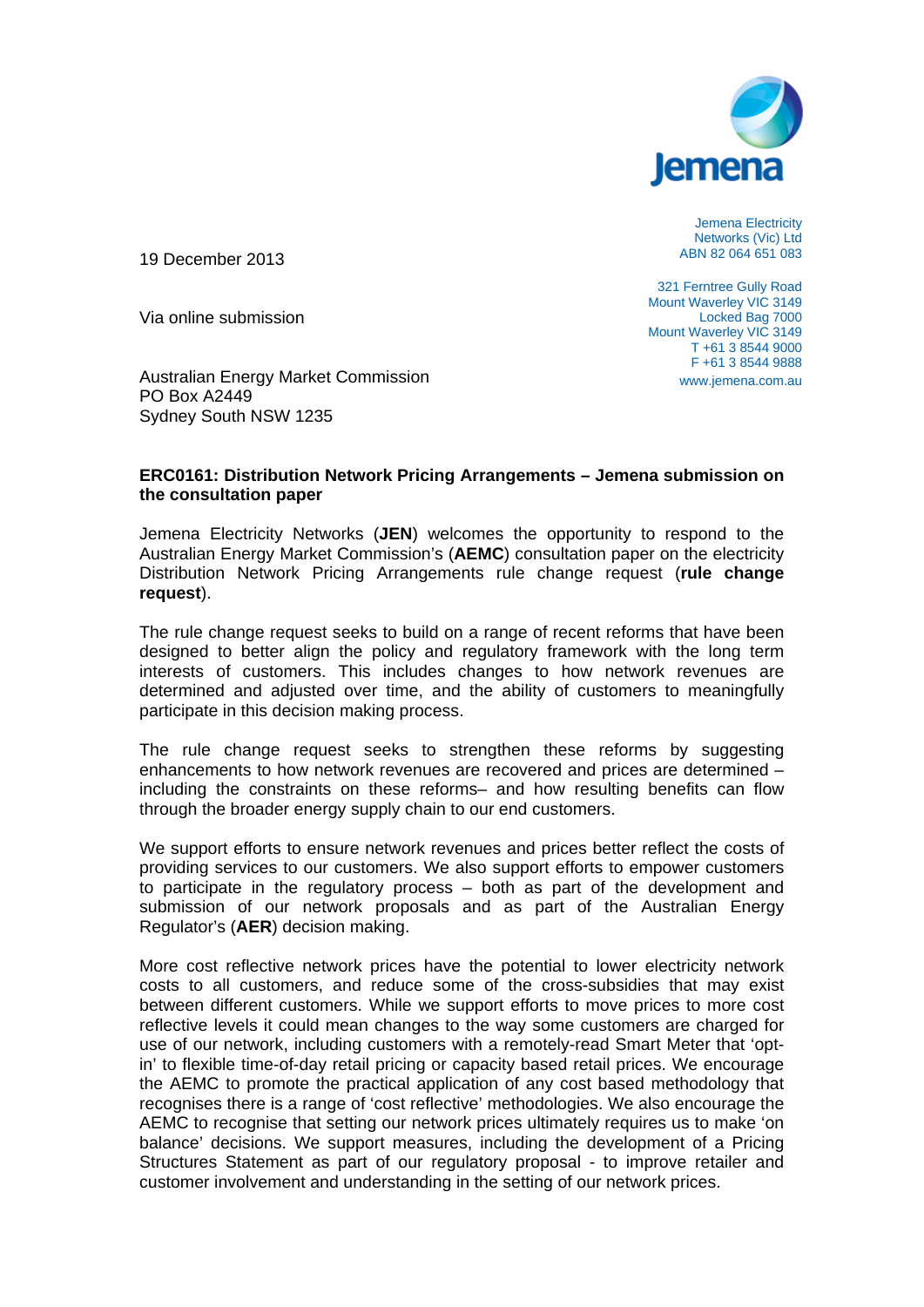To date, minimal focus has been placed on the timing and consultation of annual changes in energy prices, and the ability of customers to participate in this process both at the network and retail level.

We support bringing forward the timing of annual changes in network and retail prices to facilitate a well-functioning and competitive retail market in the interests of consumers. These changes are more likely to facilitate efficient network price signals being passed through to customers, empower customers to manage their consumption to reduce their electricity bill, and allow customers to be active participants in the retail market.

Maximising the benefits the rule change request offers will require addressing a range of barriers beyond the National Electricity Rules, including jurisdictional constraints on pricing and metering, customer and stakeholder understanding of energy costs - including acceptance of cost reflective pricing - and a co-ordinated national approach to funding and delivering targeted assistance to customers in hardship. The ENA has outlined a broader package of cost reflective network tariff refo orms.

We welcome the action taken by the SCER and the AEMC to begin the dialogue required to address these barriers to ensure the policy, regulatory and market framework continue to promote the long term interests of customers.

We provide a detailed submission in **Appendix A** and address relevant AEMC questions in Appendix B. We also support the submission from the Energy Network Association (ENA).

We would be happy to discuss these issues with the AEMC, including our current approach to setting our network prices and engaging with our customers and stak keholders.

If you wish to discuss the submission please contact me on (03) 8544 9053 or at <u>robert.mcmillan@jemena.com.au</u>

Yours sincerely

 $27$ 

**Rob bert McMill an**  General Manager Regulation Jem mena Limite d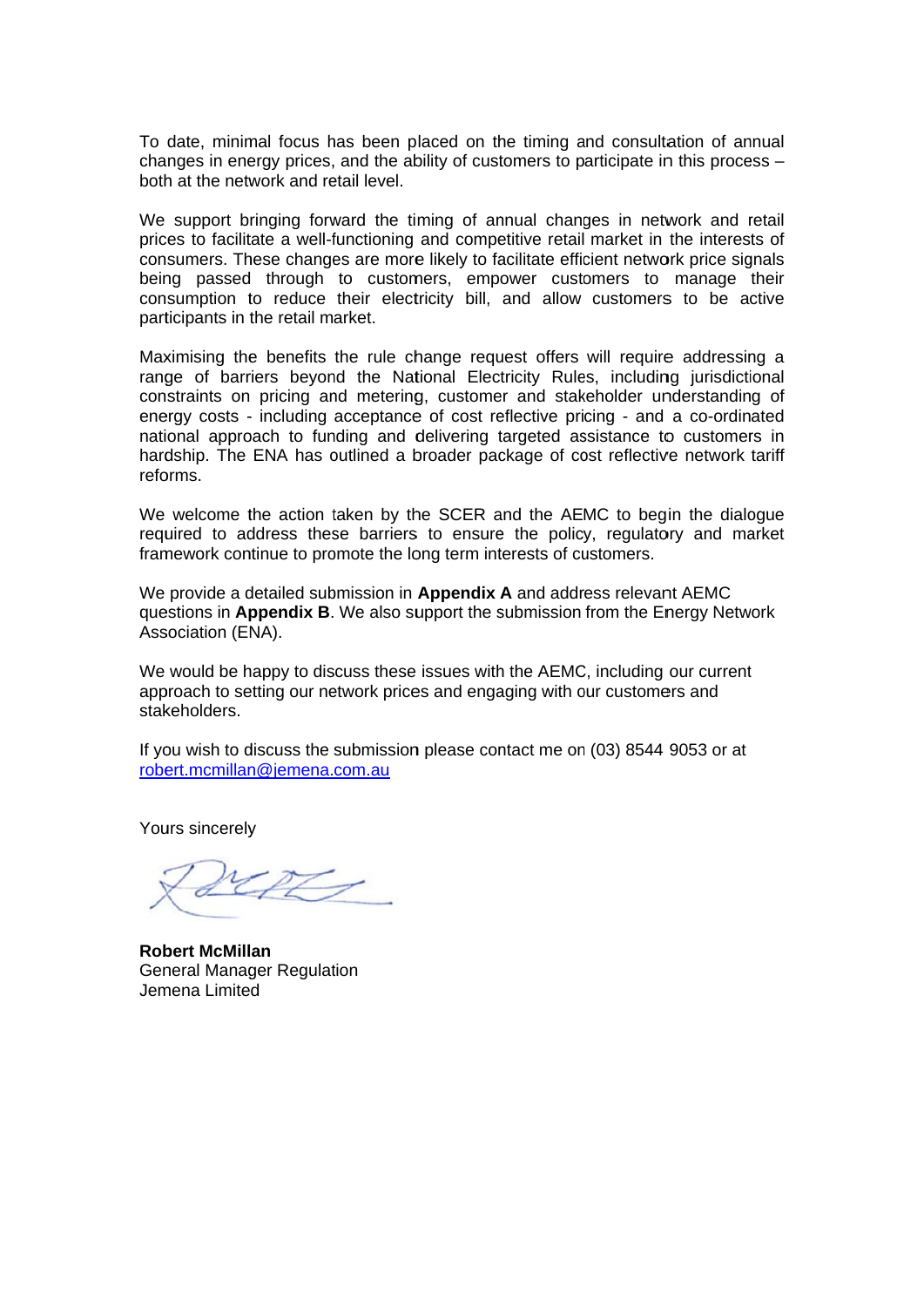# **Jemena Electricity Networks (Vic) Ltd**

**Distribution network pricing arrangement rule change - consultation paper**

Submission





19 December 2013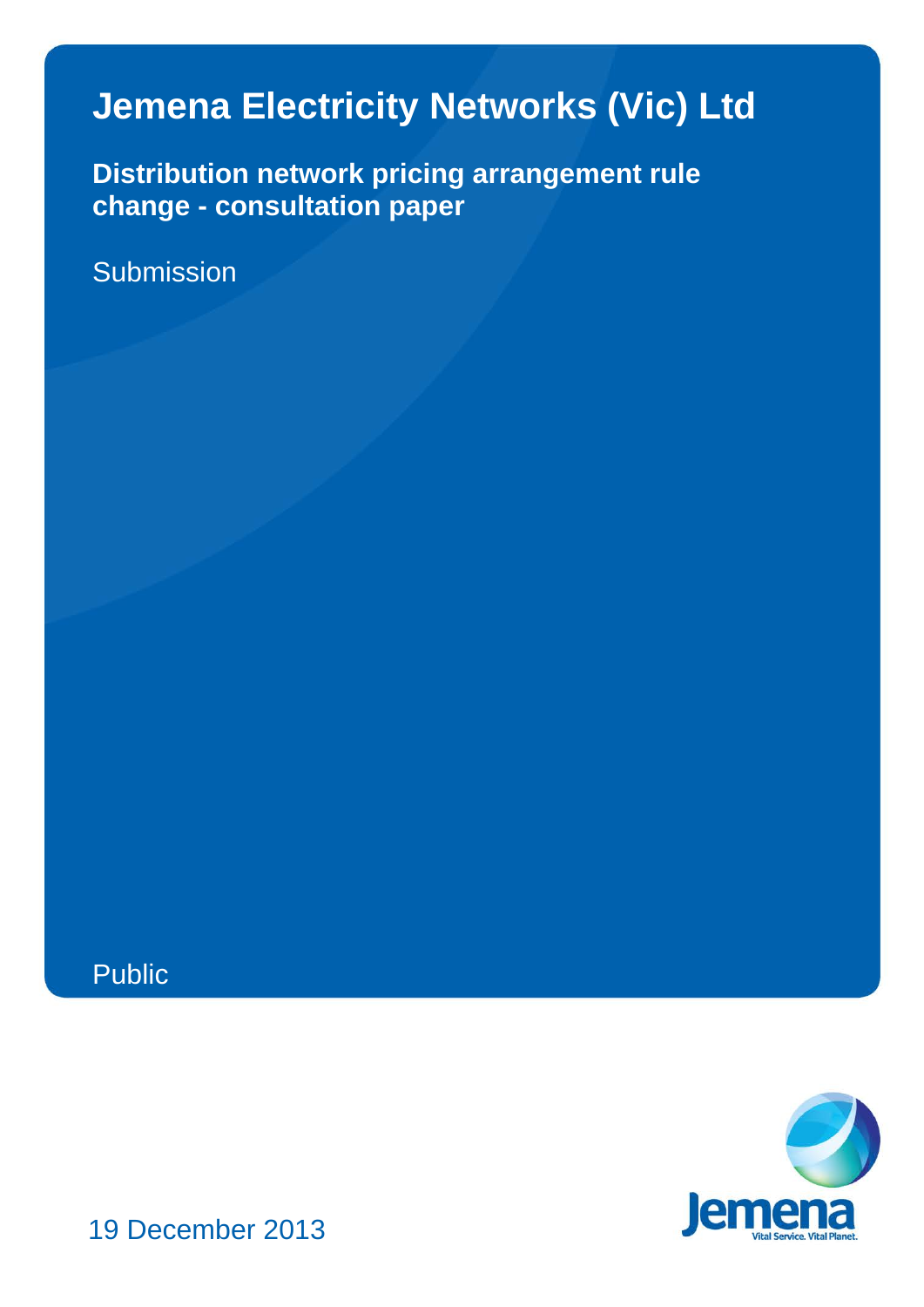#### **An appropriate citation for this paper is:**

Jemena Electricity Networks (Vic) Ltd, Submission to AEMC distribution network pricing arrangement rule change consultation paper, 19 December 2013

#### **Contact Person**

Robert McMillan General Manager Regulation Ph: (03) 8544 9053 robert.mcmillan@jemena.com.au

#### **Jemena Electricity Networks (Vic) Ltd**

ABN 82 064 651 083 321 Ferntree Gully Road Mount Waverley VIC 3149

#### **Postal Address**

Locked Bag 7000 Mount Waverley VIC 3149 Ph: (03) 8544 9000 Fax: (03) 8544 9888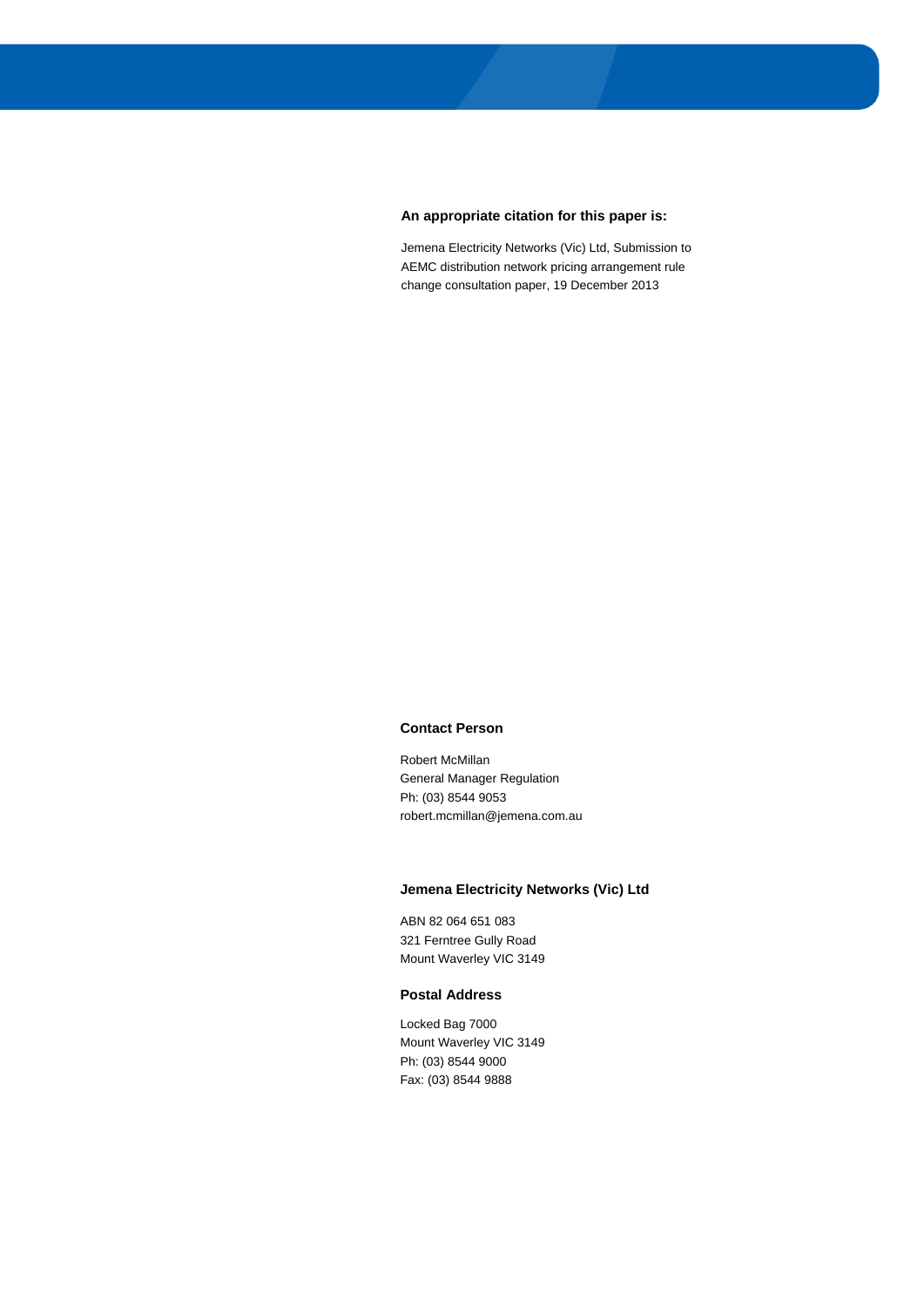# 1. OVERVIEW

As an electricity and gas network service provider (**NSP**), Jemena Electricity Networks (Vic) Ltd **(JEN)** supports the AEMC's focus on how network revenues are recovered – including the matters that we are required to balance in setting network prices – how customers and stakeholders are engaged in the process, and how network prices flow through the broader energy supply chain to our end customers.

More cost reflective network prices have the potential to lower electricity network costs to all customers, and reduce some of the inequitable cross-subsidies that exist between different customers. However it could mean changes to the way some customers are charged for use of our network, including customers with a remotely-read Smart Meter that 'opt-in' to flexible time-of-day retail pricing<sup>[1](#page-20-0)</sup> or capacity based retail prices.<sup>[2](#page-4-0)</sup>

We are required to consider a range of issues when setting our network prices, including how to send efficient pricing signals, how to recover the significant fixed costs of our network in an efficient and equitable way, and the resulting short and longer term outcomes for customers. Often this involves a complex balancing of different and competing objectives within a range of pricing and metering constraints.

The Rule change, if made, would provide greater Rules prescription for the manner in which we recover our network costs, including specifying how:

- "cost reflective" is to be defined and applied, through an obligation to set network prices on the basis of the Long Run Marginal Cost (LRMC) of providing network services,
- residual network costs are recovered
- how the pricing principles are to be balanced, including the impacts on customers.

While we welcome the focus on this complex issue, it is not clear that greater prescription in the Rules in terms of how 'cost reflective' should be defined and calculated, and the weight given to it in determining *individual* prices and tariffs, is more likely to lead to pricing outcomes that promote the long term interests of customers. For example, it may lessen the ability of our customers and stakeholders to engage in network pricing decisionmaking.

We encourage the AEMC to promote the practical application of any cost based methodology that recognises there is a range of 'cost reflective' methodologies. We consider it prudent to provide flexibility for a DNSP to establish which LRMC and residual network cost recovery methodology is best suited and consistent with the Rules, following consultation with its customers and stakeholders.

We support greater engagement with our customers and retailers in developing our prices and tariff structures, and greater transparency as to the likely longer term price paths for our customers. The pricing structures statement (**PSS**) - that would be consulted on and developed as part of our network proposal and modified over time in response to changing conditions including customer views - is an important element in improving our engagement with our customers and stakeholders. While we are currently consulting on our prices and tariff structures as part of developing our electricity<sup>[3](#page-4-1)</sup> and gas<sup>[4](#page-4-1)</sup> price submissions, we would support further guidance through an AER guideline.

<sup>&</sup>lt;sup>1</sup> Victorian electricity customers with a remotely-read Smart Meter have the option of choosing between flat rates and flexible electricity pricing in which different rates will apply at different times throughout the day.

<span id="page-4-0"></span><sup>&</sup>lt;sup>2</sup> Retail prices with a demand-based component involve customers being charged for electricity based on their maximum demand at a point in time. This differs from traditional flat rate and flexible pricing designs which are based largely on usage over specified times (with small fixed charges).

<span id="page-4-2"></span><span id="page-4-1"></span><sup>3</sup> For the Jemena Electricity Network (JEN) submission due in April 2015.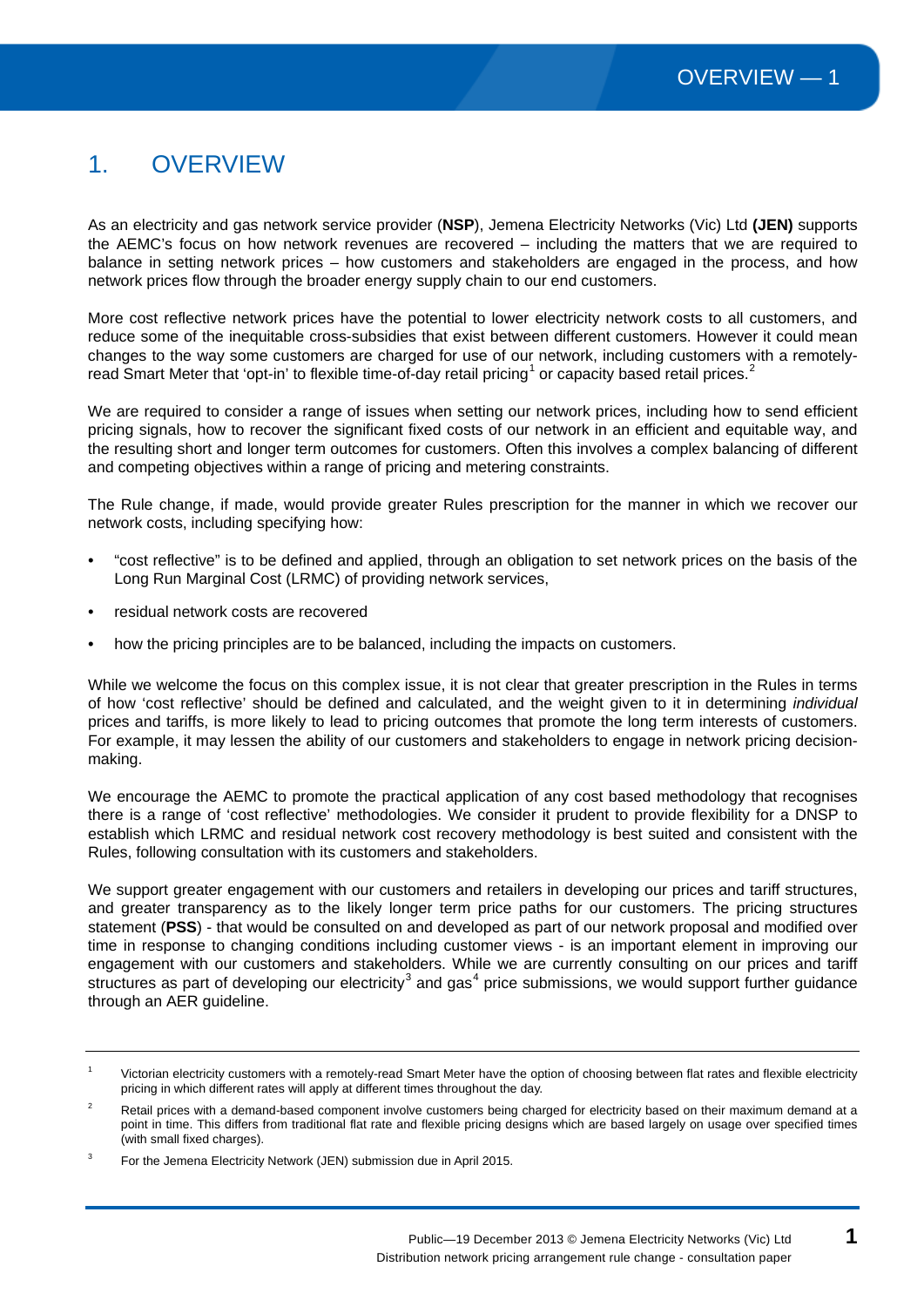We also support bringing forward the timing of annual changes in network and retail prices to allow retailers more time to develop their retail offers, and to allow customers more time to assess market offers prior to the annual price change. This should improve the functioning of the competitive retail market and lead to better outcomes for consumers.

We do not support the application of side constraints between regulatory periods given it may impede our ability to put in place the PSS that has been developed and consulted on with our customers.

A summary of our response is below, with the supporting evidence and analysis provided in Appendix A, and the responses to the AEMC's questions in Appendix B.

In response to the Australian Energy Market Commission's (AEMC's) consultation paper, Jemena considers:

- **1. Engagement of customers and stakeholders on pricing structures and likely future prices is important:**
	- The PSS is an important step to encourage greater engagement with customers and stakeholders in developing network prices and tariff structures. The statement of expected price trends within the PSS should provide greater transparency in likely network prices over time.
	- The Rules should specify the minimum information in the PSS. While an AER guideline on the development of the PSS may be beneficial, it should not be binding to allow NSPs to develop flexible consultation approaches.
	- If AER approval of the PSS is required, the AER's discretion should be limited to ensuring NSPs provide sufficient information to demonstrate compliance with the pricing principles and followed appropriate consultation
	- AER approval of the annual pricing proposal should be limited to ensuring price structures are consistent with the approved PSS, and price levels are consistent with the tariff variation mechanism. NSPs would explain any differences between the statement of expected price trends and the proposal.
	- The Rules should allow the PSS to be updated within the regulatory period to allow for policy, regulatory and market changes.

#### **2. The recovery of network revenues should involve the balancing of principles and objectives:**

- Mandating a specific LRMC methodology may not ensure cost reflectivity There are a range of LRMC methodologies, each with advantages and disadvantages in various contexts
- Focusing solely on a cost reflective principle could be detrimental The AEMC should clarify whether the intent is to provide primacy to the cost reflective principle, and if so, the potential to create conflicts with other jurisdictional requirements, and the requirement to have regards for the impacts on customers. It may lead to reduced price stability and increase the role of the residual recovery of network costs element.
- Ramsey pricing remains appropriate but a single approach should not be mandated Ramsey pricing is the economically efficient way to recover residual network costs. However prescribing one approach in the Rules could lead to unintended consequences.
- **3. Realising many of the benefits from the rule change will require addressing a range of barriers beyond the National Electricity Rules:**
	- These barriers include jurisdictional constraints on pricing and metering, customer and stakeholder understanding of energy costs, including acceptance of cost reflective pricing, and a national co-ordinated

<sup>4</sup> For the Jemena Gas Network (JGN) submission to the AER due in June 2014.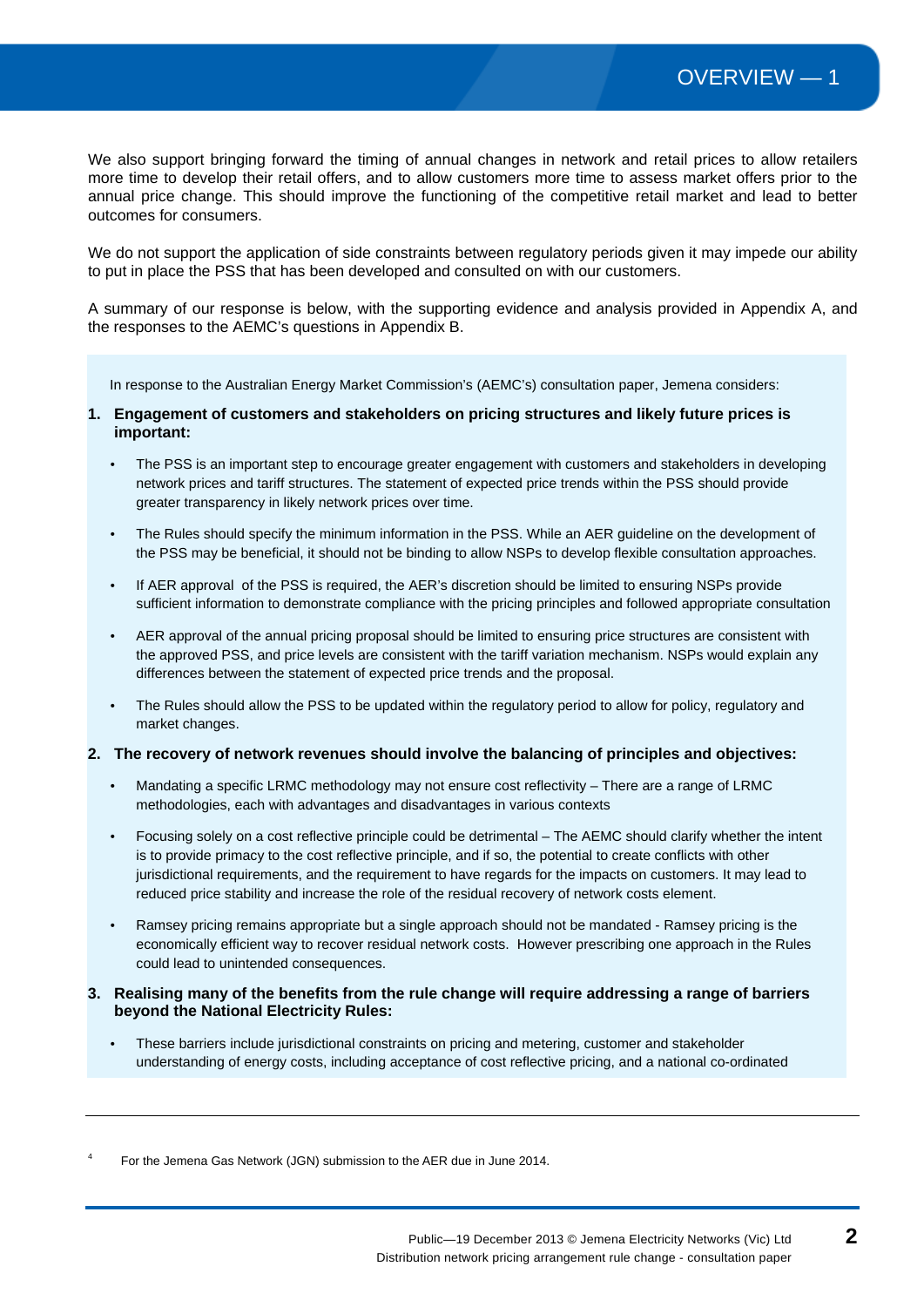approach to funding and delivering targeted assistance to customers in hardship.

- We support the ENA's proposal for a broader package of cost reflective network pricing reforms
- **4. Side constraints across regulatory periods are not necessary and could be a barrier to implementing the PSS**
	- They are likely to impede the ability to move individual prices towards cost reflective levels, consistent with the PSS
	- There are sufficient regulatory checks in place that the AEMC has identified in its consultation paper.

#### **5. Bringing forward the timing of annual network and retail price changes is important**

- Bringing forward the submission of annual pricing proposals by one month is likely to assist retailers, customers and the development of the competitive retail market.
- Realising these benefits requires the AER to approve network prices one month earlier. Defining the timing for the AER's approval process to ensure consistency with the approved PSS should facilitate this.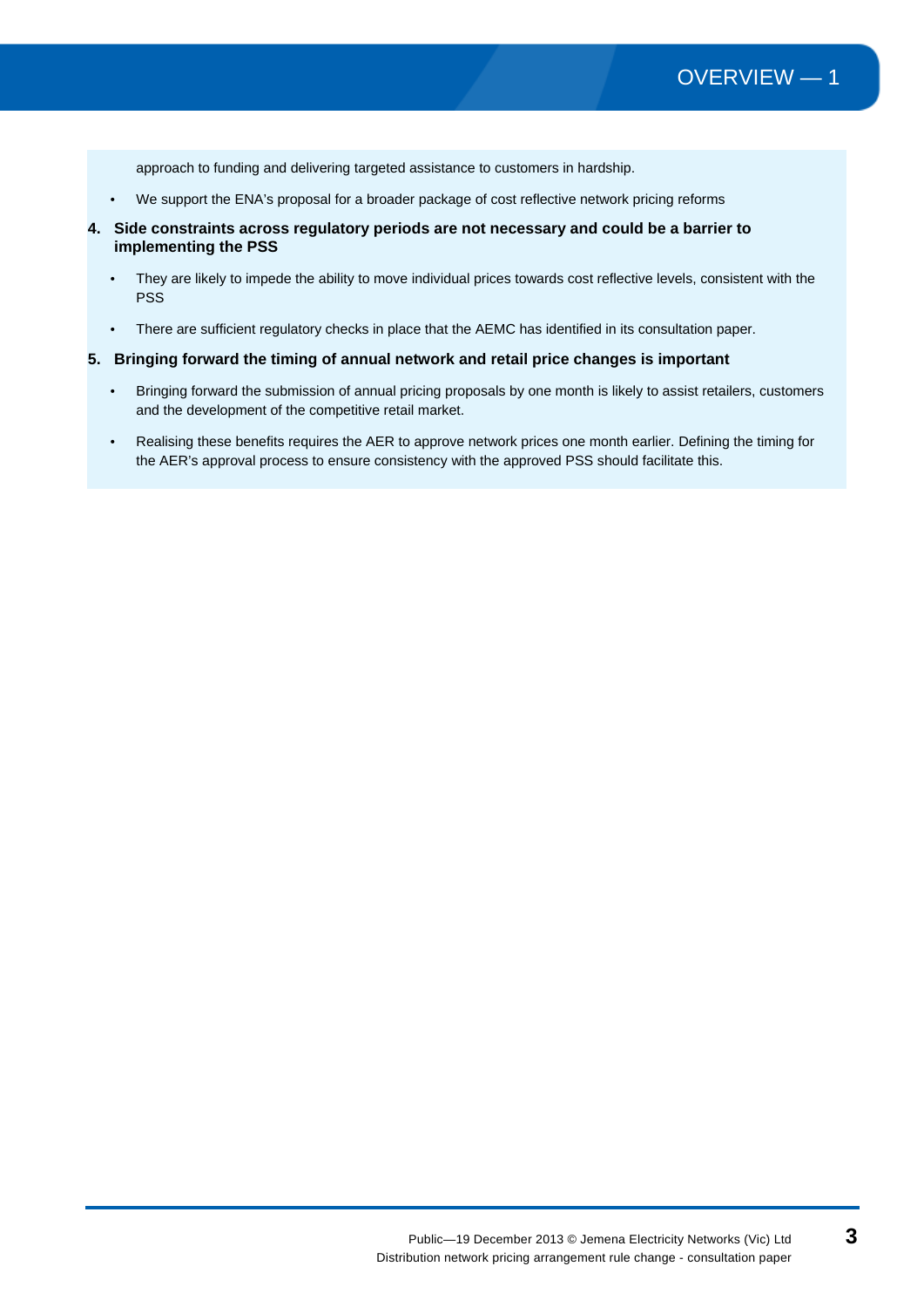# **Appendix A Jemena response to Distribution Network Pricing Arrangements rule change**

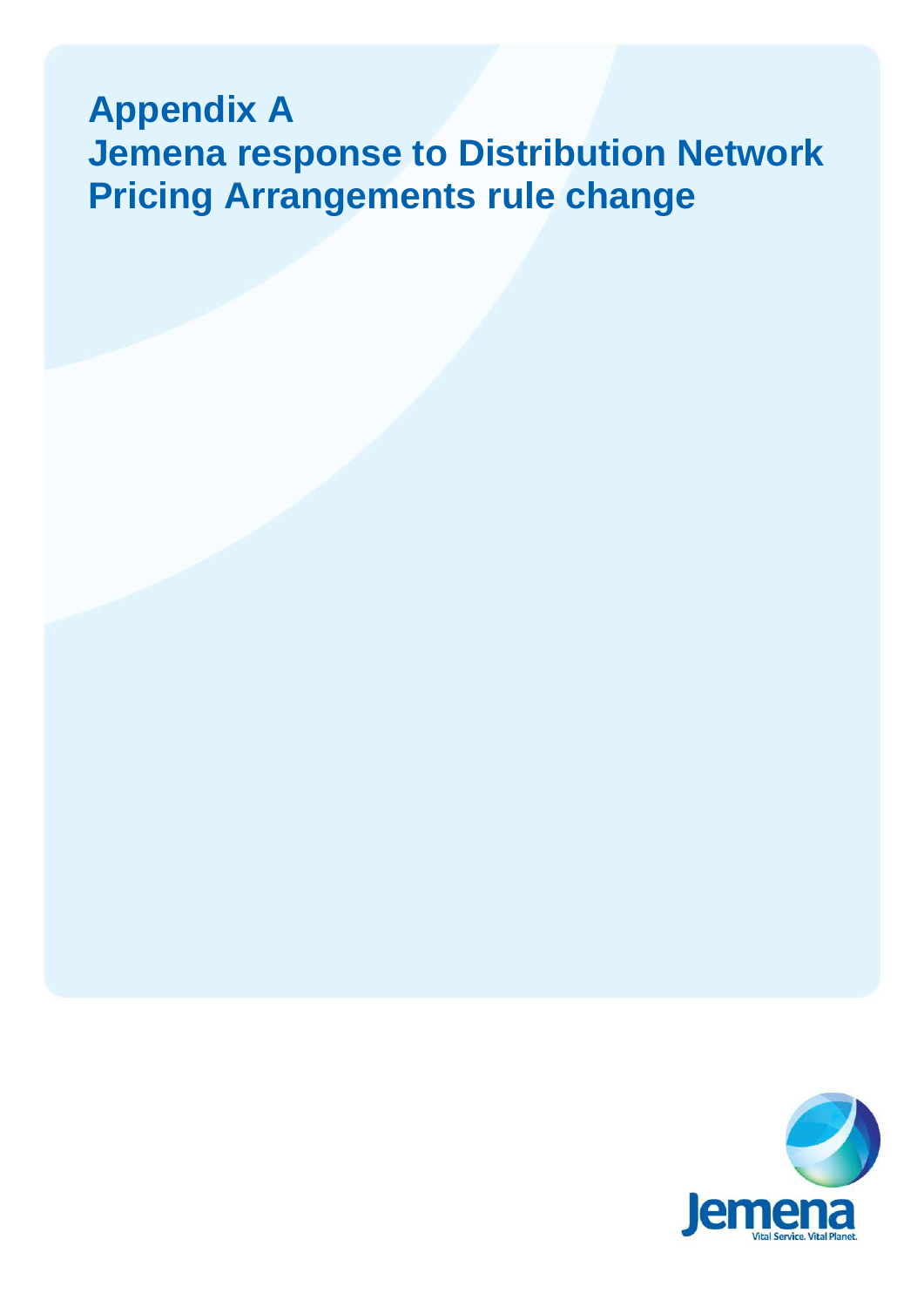# A1. JEMENA RESPONSE TO DISTRIBUTION NETWORK PRICING ARRANGEMENTS RULE CHANGE

This Appendix details our response to the Consultation Paper.

It is divided into 2 key themes, both of which are likely to promote the long term interests of customers:

#### • **Empowering customers to engage in the energy supply chain**, **by**

- Developing and consulting on a network Pricing Structures Statement (**PSS**) to improve our engagement with our customers and stakeholders
- Encouraging innovation and diversity in customer and stakeholder engagement
- Including binding tariff structures in the PSS
- $-$  Explaining variations in price levels in annual pricing proposals
- Providing earlier notification of network and retail prices to improve retail market conditions
- **Improving the cost reflectivity of network prices, by** 
	- Addressing a range of barriers to implementing cost reflective prices and tariff structures
	- Providing greater transparency of the LRMC of providing energy services to customers
	- Acknowledging the potential conflicting pricing principles in the NER
	- Recognising that cost reflective means more than setting prices based on LRMC
	- Recognising that Ramsey pricing remains appropriate for the recovery of residual network costs
	- Excluding side constraints from applying across regulatory periods

# A1.1 EMPOWERING CUSTOMERS TO ENGAGE IN THE ENERGY SUPPLY CHAIN

Empowering customers to engage in the energy supply chain is likely to result in more efficient investment in, and use of, energy services.

In this section we outline the areas of the Rule changes that we support, and areas for further consideration to ensure the rule change meets the National Electricity Objective (**NEO**).

| Key desirable outcome                                                  | Jemena position                                                                                                                                                                 | <b>For AEMC consideration</b>                                                                                                                                                                     |
|------------------------------------------------------------------------|---------------------------------------------------------------------------------------------------------------------------------------------------------------------------------|---------------------------------------------------------------------------------------------------------------------------------------------------------------------------------------------------|
| Improving the consultation in<br>relation to network tariff structures | Jemena supports:<br>A well-designed PSS that<br>contains key information that is<br>valued by customers, including<br>tariff structures<br>Binding tariff structures only, with | Being clear about what elements<br>of the PSS are binding and non-<br>binding.<br>The flexibility provided to DNSPs<br>$\bullet$<br>to evolve and tailor their<br>engagement on tariff structures |

#### **Table A1‒1: Summary of key points on the PSS and customer and stakeholder engagement**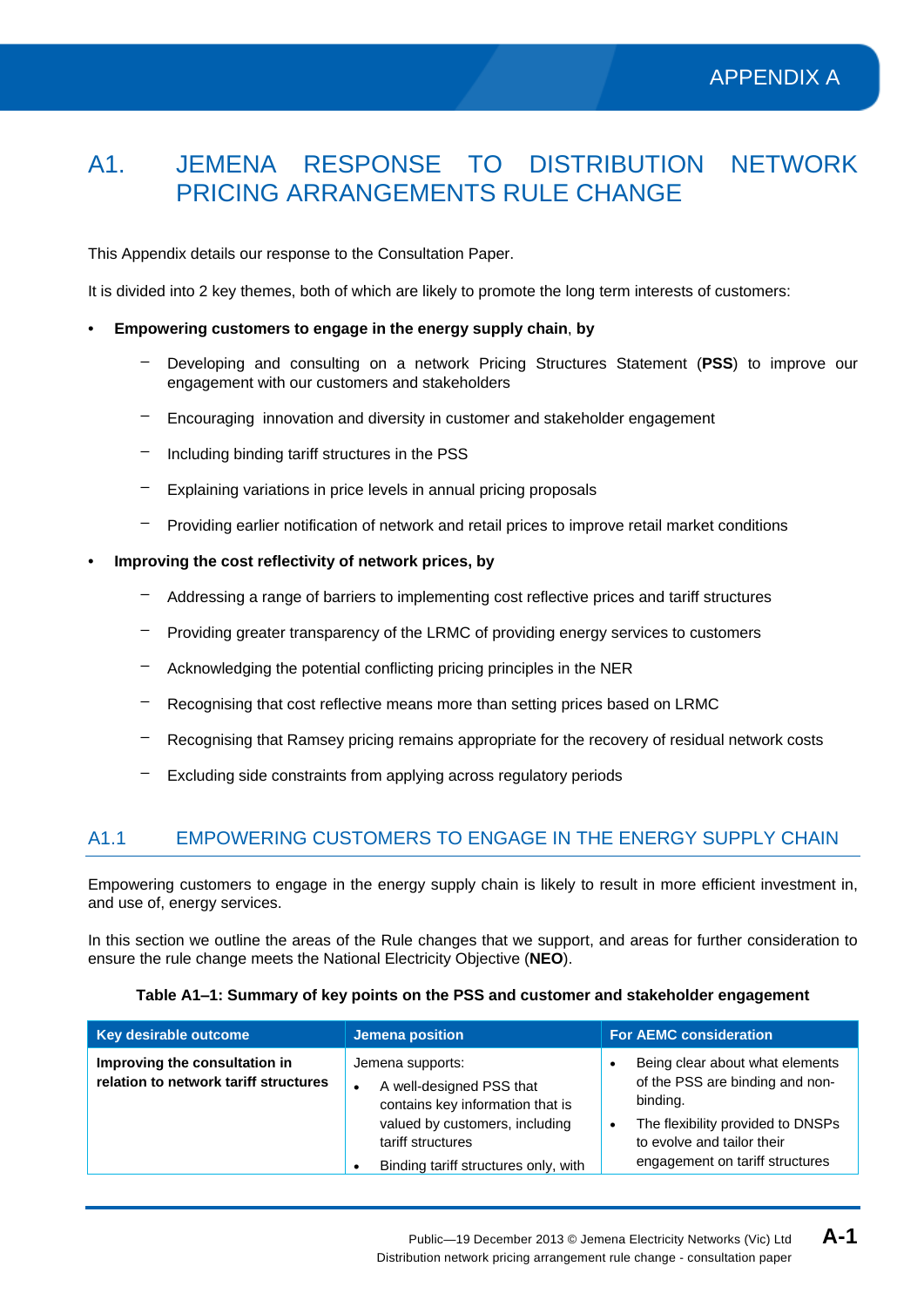# APPENDIX A

| Key desirable outcome                                               | <b>Jemena position</b>                                                                                                                                                                                                 | <b>For AEMC consideration</b>                                                                                                                                                                                                                                                                            |
|---------------------------------------------------------------------|------------------------------------------------------------------------------------------------------------------------------------------------------------------------------------------------------------------------|----------------------------------------------------------------------------------------------------------------------------------------------------------------------------------------------------------------------------------------------------------------------------------------------------------|
|                                                                     | these being updated within the<br>regulatory period following<br>customer and stakeholder<br>consultation<br>AER guideline on the PSS and<br>$\bullet$<br>best practice approaches to<br>engaging on tariff structures | The AER's PSS approval<br>$\bullet$<br>process, and how it would assess<br>compliance with the pricing<br>principles<br>The AER's annual pricing<br>$\bullet$<br>approval process and checking<br>consistency with the PSS.                                                                              |
| Improving the transparency of<br>likely movements in network prices | We support the development of a<br>statement of expected price trends                                                                                                                                                  | This information should include to<br>$\bullet$<br>the best information available, but<br>should not be binding<br>DNSPs to explain within their<br>annual pricing proposal any<br>differences between the PSS and<br>that proposal so that these can be<br>understood by stakeholders and<br>customers. |
| Improving retail market conditions                                  | Jemena supports bringing forward the<br>publication of network prices by one<br>month.                                                                                                                                 | Implementation needs to be in a<br>$\bullet$<br>manner consistent with existing<br>frameworks and each DNSP's<br>revenue determination.                                                                                                                                                                  |

### A1.1.1 THE PSS WILL FACILITATE ENHANCED CUSTOMER AND STAKEHOLDER ENGAGEMENT

We recognise the importance of engaging with our customers and stakeholders. Our decisions need to promote our customers' interests, so we want to engage with our customers to understand their needs and to involve customers in our decision making. This includes issues related to tariff structures and price levels.

JEN's current practice is to communicate any changes to tariff structures to retailers three months before they are introduced in accordance with the Use of System Agreement.<sup>[5](#page-4-2)</sup> However we recognise that our tariff structures impact customers, retailers and embedded generators (including solar PV owners) and that better engagement is likely to improve efficient investment and use of energy services. We support greater engagement with our customers and retailers in developing our prices and tariff structures, and greater transparency as to the likely longer term price paths for our customers.

A well designed PSS - that would be consulted on and developed as part of our network proposal and modified over time in response to changing conditions - is an important element in improving our engagement with our customers and stakeholders and is likely to be a positive influence on the energy market. We see it as an extension to our current activities to better align our services and engagement to the needs of our customers and stakeholders.

We support the **SCER** proposal to include a PSS that would contain:

- tariff classes
- tariff structures for each tariff class

<span id="page-9-0"></span>The Use of System Agreement is a default agreement between distributors and retailers that is approved by the Essential Services Commission of Victoria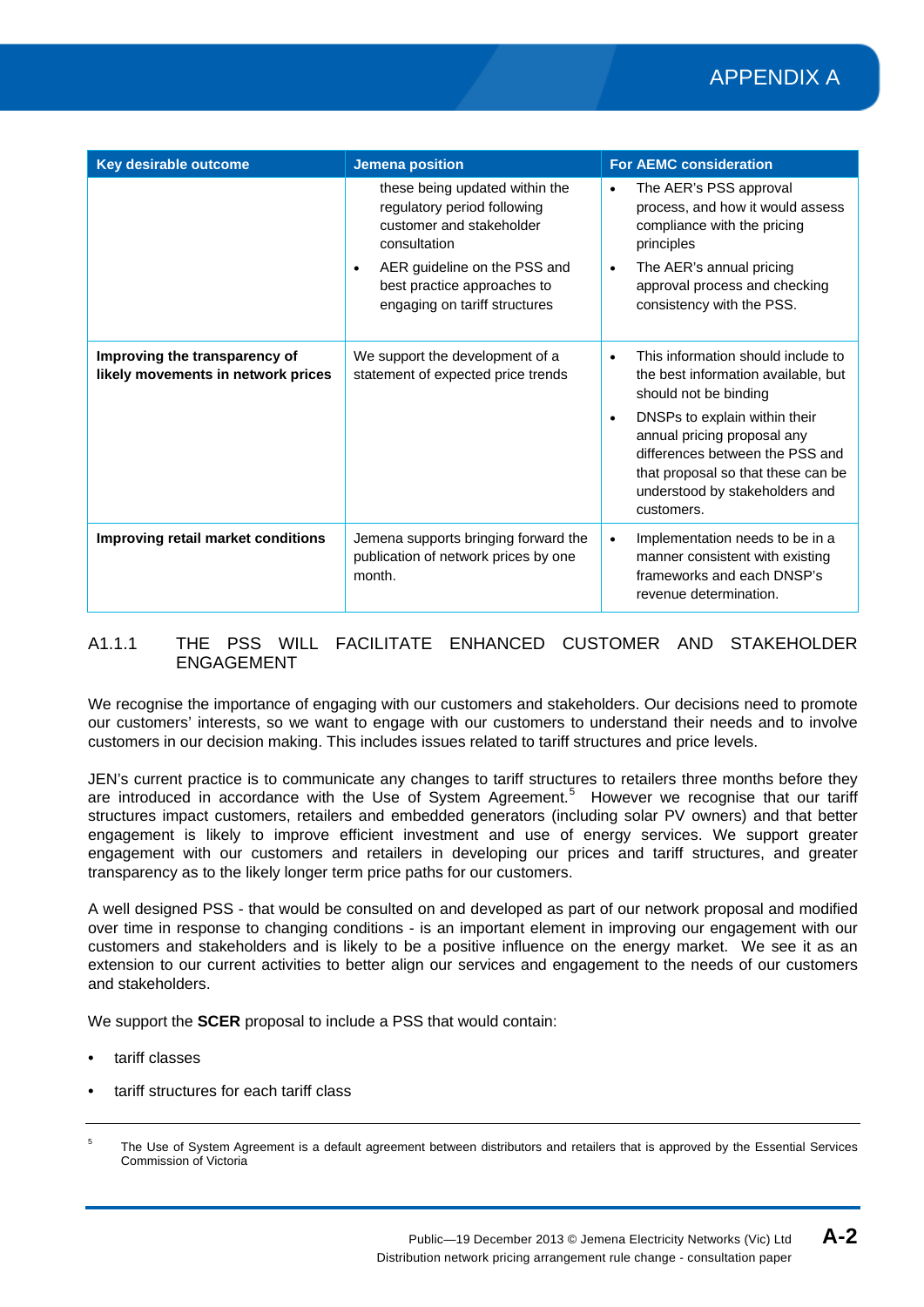- elements of the charging parameters for each proposed tariff structure
- a description of how the PSS addresses the pricing principles
- the statement of expected price trends.

The Rules should specify the minimum information in the PSS. A guideline developed by the Australian Energy Regulator (**AER**) could provide guidance on the interpretation of the information requirements of the PSS and best practice models for engaging with customers on tariff structures.

#### A1.1.2 ENCOURAGE INNOVATION AND DIVERSITY IN CUSTOMER AND STAKEHOLDER ENGAGEMENT

We consider it important that DNSPs continue to evolve the way we engage with our customers and stakeholders. While we are currently consulting on our prices and tariff structures as part of developing our electricity<sup>[6](#page-9-0)</sup> and gas<sup>[7](#page-10-0)</sup> price submissions, we would support further guidance through the development of a PSS guideline which could outline best practice models for engaging with customers on tariff structures.

While the Rules should specify the minimum information in the PSS, we do not see benefits in making a tariff structure or PSS engagement guideline binding. The level of consultation and engagement needs to be driven by the degree that stakeholders want to be informed, their capacity to engage and be proportional to the value derived. These elements might change over time, via jurisdiction or with customer and stakeholder expectations. The NER needs to be robust to cater for each of these in a manner that minimises administrative costs and burden for all stakeholders. For example, incorporating formal written consultation periods may not be in all customers' and stakeholders' best interests. Targeted and effective consultation forums, such as the specific stakeholder consultative committees, may be the most effective means of consultation

It would therefore be appropriate to allow consultation that is fit for purpose for each DNSP's customer base. The DNSP is best placed to manage the appropriate level of engagement, taking in account any AER engagement guidelines.

# A1.1.3 THE PSS SHOULD BIND TARIFF STRUCTURES RATHER THAN PRICE LEVELS

The Rules should specify the minimum information in the PSS to ensure it encourages:

- greater engagement with customers and stakeholders in developing network prices and tariff structures, and
- more transparency of the likely movement in network prices over time.

Jemena is unlikely to unilaterally drive changes to existing tariff structures during a regulatory period due to the costs involved for both Jemena and retailers. It makes sense to consult with our customers and stakeholders on these tariff structures as part of the development of our regulatory proposal and to bind these in the PSS. However our tariff structures may need to evolve over time to meet external drivers: legislative, technological, demand and customer changes. If the tariff structures need to change, for example due to regulatory or policy changes, then we will engage with our customers and stakeholders in amending the PSS. In our view, restricting changes to tariff structures may result in inefficient investment in and use of energy services. IPART's rule change proposal makes clear that it was not intended to reduce this flexibility.<sup>[8](#page-10-1)</sup>

<span id="page-10-2"></span>However there are a range of factors that influence our costs over a regulatory period, with some of these being beyond our control. This makes it challenging to forecasts the individual prices that will be required to recover

<sup>6</sup> The Jemena Electricity Network (JEN) submission is due in April 2015.

<span id="page-10-0"></span> $7$  The Jemena Gas Network (JGN) submission is due in June 2014

<span id="page-10-1"></span><sup>8</sup> IPART, Submission to AEMC's Consultation Paper – Distribution Network Pricing Arrangements, July 2013, p2.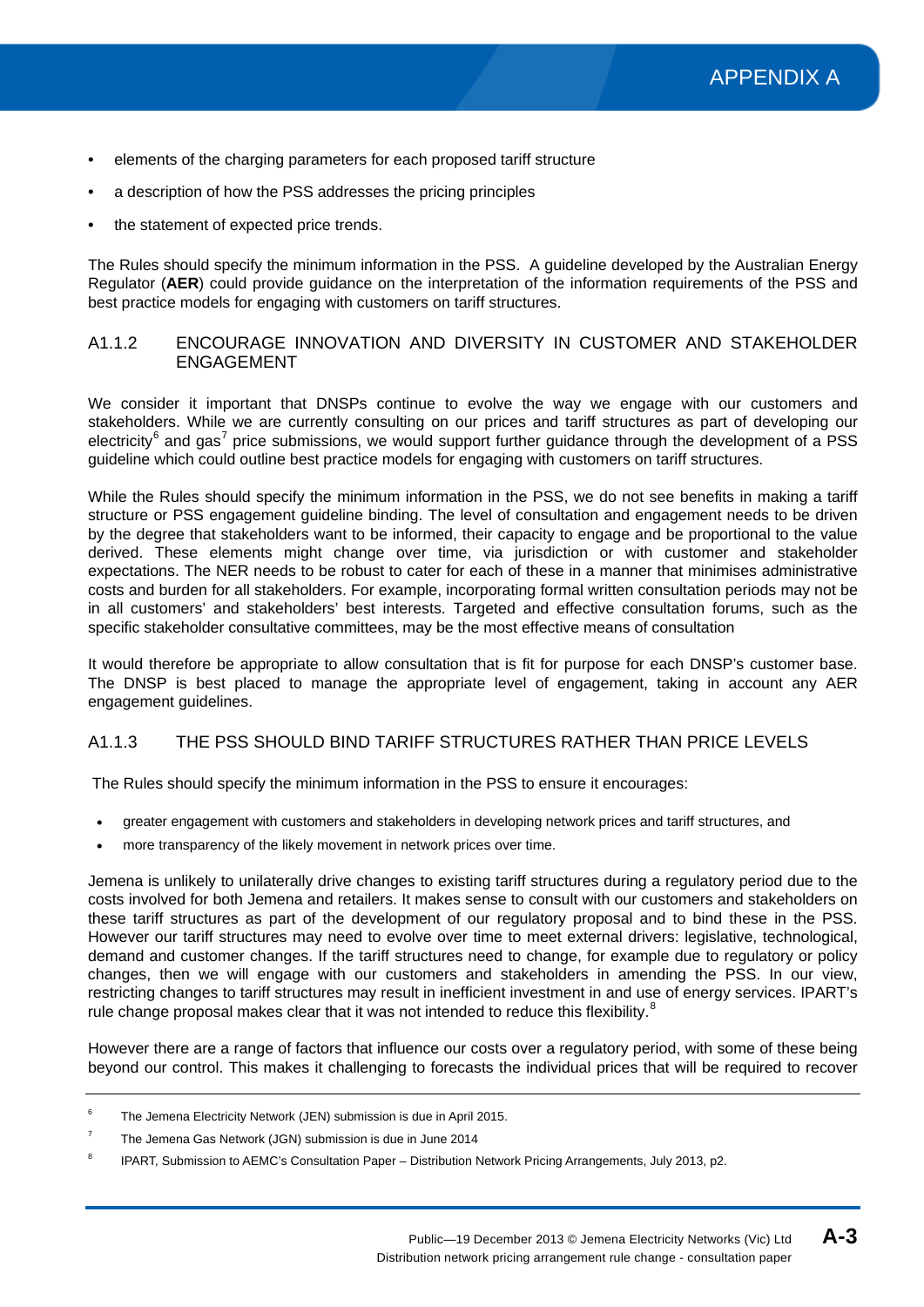these costs.<sup>[9](#page-10-2)</sup> Binding our individual price levels to those outlined in the statement of expected price trends, will create significant and unnecessary risk, and is unlikely to be consistent with the revenue and pricing principles in the NEL.<sup>[10](#page-11-0)</sup>

Binding the tariff structures to the PSS (with flexibility to change the PSS over time), and providing flexibility on the level of individual prices will create a balance between providing a high degree of certainty to customers with regard to the structures but enabling the DNSP to set prices that best reflect the pricing principles.

The level of detail required to be included in the PSS should be able to be disaggregated into binding and nonbinding elements. This would ensure the PSS gives stakeholders and consumers the information they need and would allow network businesses the flexibility to make changes that best reflect the pricing principles in the NER and revenue and pricing principles in the NEL. A DNSP would base any indicative prices on the best information it has available to it at the time.

While an AER guideline on the development of the PSS and the statement of expected price trends may be beneficial, it should not be binding to allow NSPs to develop flexible consultation approaches.

#### A1.1.4 DSNPS SHOULD EXPLAIN VARIATIONS IN PRICE LEVELS IN THEIR ANNUAL PRICING PROPOSALS

Rather than binding indicative price levels that are included in the PSS, it would be more appropriate for DNSPs to explain within their annual pricing proposal any differences between the PSS and that proposal so that these can be understood by stakeholders and customers. Over time this would also enable customers and stakeholders to recognise the drivers or any variation between indicative prices and those in annual pricing proposals.

An approach where DNSPs explain any variance between the statement and annual pricing proposal would be analogous to the approach that the AEMC adopted for the guidelines now being implemented by the AER better regulation program; the AER is not bound by the guidelines but, if the AER makes a distribution determination that is not in accordance with the quideline, the AER must state the reasons for departing from it.<sup>[11](#page-11-1)</sup>

### A1.1.5 EARLIER NOTIFICATION OF NETWORK AND RETAIL PRICES WILL IMPROVE RETAIL MARKET CONDITIONS

We support bringing forward the timing of annual changes in network and retail prices to allow retailers more time to develop their retail offers and meet their NECF obligations<sup>[12](#page-11-2)</sup> and to allow customers more time to assess market offers prior to the annual price change. This should improve the functioning of the competitive retail market and lead to better outcomes for consumers.

<sup>9</sup> A DNSP would submit an initial PSS as part of its revenue reset proposal nine months prior to the start of a regulatory period. It would need to be consulted on well before that. This would mean establishing tariff price levels for periods up to six years ahead. It is not possible for DNSPs to have perfect foresight of all the circumstances and events that would transpire over that six year time horizon that would require adjustments to price levels. For example, tariff price levels could reasonably be expected to change as a result of regulatory changes, pass throughs, service target performance incentive scheme outcomes, and licence fee pass through adjustments – all of which would not be known to a DNSP at the time of creating a PSS and could create a certain degree of tariff price variability.

<span id="page-11-3"></span><span id="page-11-0"></span><sup>&</sup>lt;sup>10</sup> The revenue and pricing principles in the National Electricity Law (NEL) outline that a NSP must have the opportunity to recover at least its efficient costs. This principle is considered when the AER approves a DNSP's allowed revenue for each five year regulatory period. It is not clear how fixing prices in a PSS would be consistent with the ability to recover that allowed revenue.

<span id="page-11-1"></span><sup>&</sup>lt;sup>11</sup> National Electricity Rules section 6.2.8(c).

<span id="page-11-2"></span><sup>&</sup>lt;sup>12</sup> Under the National Energy Retail Law, Retailers are required to provide 10 business days' notice of a price change to Standing Offer Prices and Regulated Offer Prices by publishing the prices on their website and publishing a notice in a newspaper.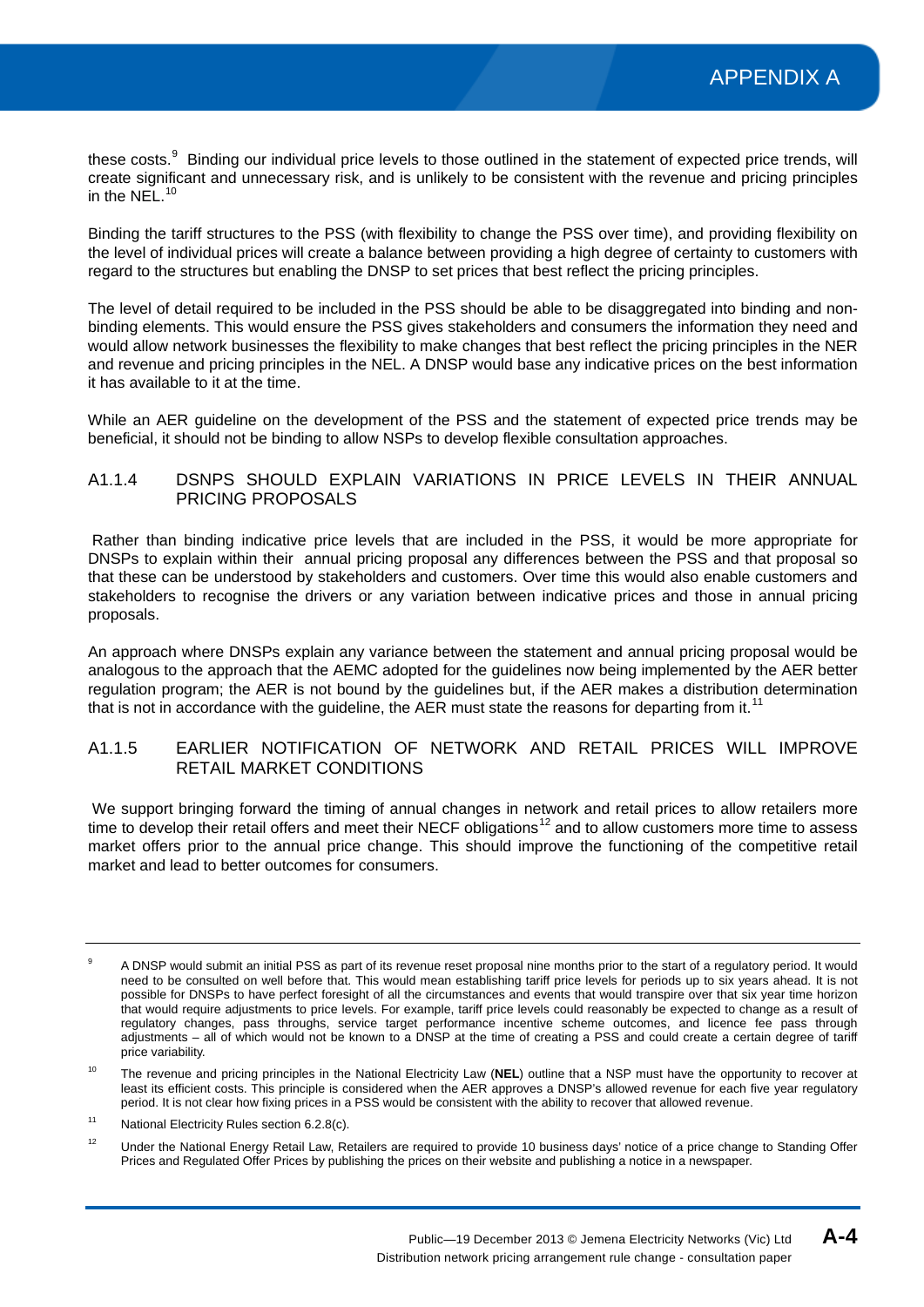The AEMC will need to consider transitional arrangements to ensure consistency with the requirements in DNSPs' revenue determinations.<sup>[13](#page-11-3)</sup> A simple means to achieve consistency would be for the rule change to apply from the start of the next regulatory period of each DNSP.<sup>[14](#page-12-0)</sup> Consideration should be given to the appropriate adjustment for the consumer price index (CPI**)** in the transitional year in which the change is introduced to ensure DNSPs have the opportunity to recover its efficient costs.<sup>[15](#page-12-1)</sup>

To ensure benefit to stakeholders is realised, the earlier provision of pricing proposals by DNSPs would need to be accompanied by a requirement for the AER to approve the network prices earlier. Limiting the timeframe for the AER's approval process to ensure consistency with the approved PSS should facilitate this.

Additionally, we support starting the determination process earlier to enable stakeholders to obtain earlier visibility of prices in the first year of a regulatory period. This would maximise the benefits of the rule change. It would not be appropriate to shorten the timing of the determination process given this was only recently extended by the Economic Regulation of Network Service Providers rule change and was done so to incorporate the myriad of changes within it.

## A1.1.6 IMPROVING THE COST REFLECTIVITY OF NETWORK PRICES

Improving the cost reflectivity of network prices has the potential to lower network costs to all customers, and reduce some of the inequitable cross-subsidies that exist between different customers. This is ultimately likely to result in more efficient investment in and use of energy services.

In this section we outline the areas of the Rule changes that we support, and areas for further consideration to ensure the rule change meets the **NEO**.

| Key desirable outcome                            | Jemena position on relevant rule<br>change element                                                                                                                    | <b>The AEMC should consider</b>                                                                                                                                                                                                                                                                                                                                                                                                                                                                      |
|--------------------------------------------------|-----------------------------------------------------------------------------------------------------------------------------------------------------------------------|------------------------------------------------------------------------------------------------------------------------------------------------------------------------------------------------------------------------------------------------------------------------------------------------------------------------------------------------------------------------------------------------------------------------------------------------------------------------------------------------------|
| Improve cost reflectiveness of network<br>prices | We support the AEMC's focus on<br>improving the cost reflectivity of<br>network prices and tariffs, and the<br>barriers that need to be addressed to<br>achieve this. | How to address the barriers beyond<br>Rules,<br>National<br>Electricity<br>the<br>including:<br>jurisdictional constraints on<br>pricing and metering,<br>transparent reporting of separate<br>network and non-network<br>components of customer bills<br>customer and stakeholder<br>understanding of energy costs,<br>including acceptance of cost<br>reflective pricing, and<br>a national co-ordinated approach<br>to funding and delivering targeted<br>assistance to customers in<br>hardship. |
| Providing efficient price signals to             | We support movements to more cost                                                                                                                                     | The AEMC should consider:                                                                                                                                                                                                                                                                                                                                                                                                                                                                            |

#### **Table A1‒2: Summary of key points on the PSS and customer and stakeholder engagement**

<span id="page-12-2"></span><sup>13</sup> For example, so that the appropriate quarter CPI data to be used in annual pricing proposals is included in the determination.

<span id="page-12-0"></span><sup>14</sup> Provided that the AEMC's decision was made in time to incorporate this into the DNSP's determination.

<span id="page-12-1"></span><sup>15</sup> If this transitional period requires a change to the measurement of inflation (say from a September quarter CPI index to a June quarter index), it should be implemented in a way that allows DNSPs to recover their efficient costs, say by measuring inflation as the 12 months to the prior quarter. Failure to do this could inadvertently reduce DNSPs allowed revenue.

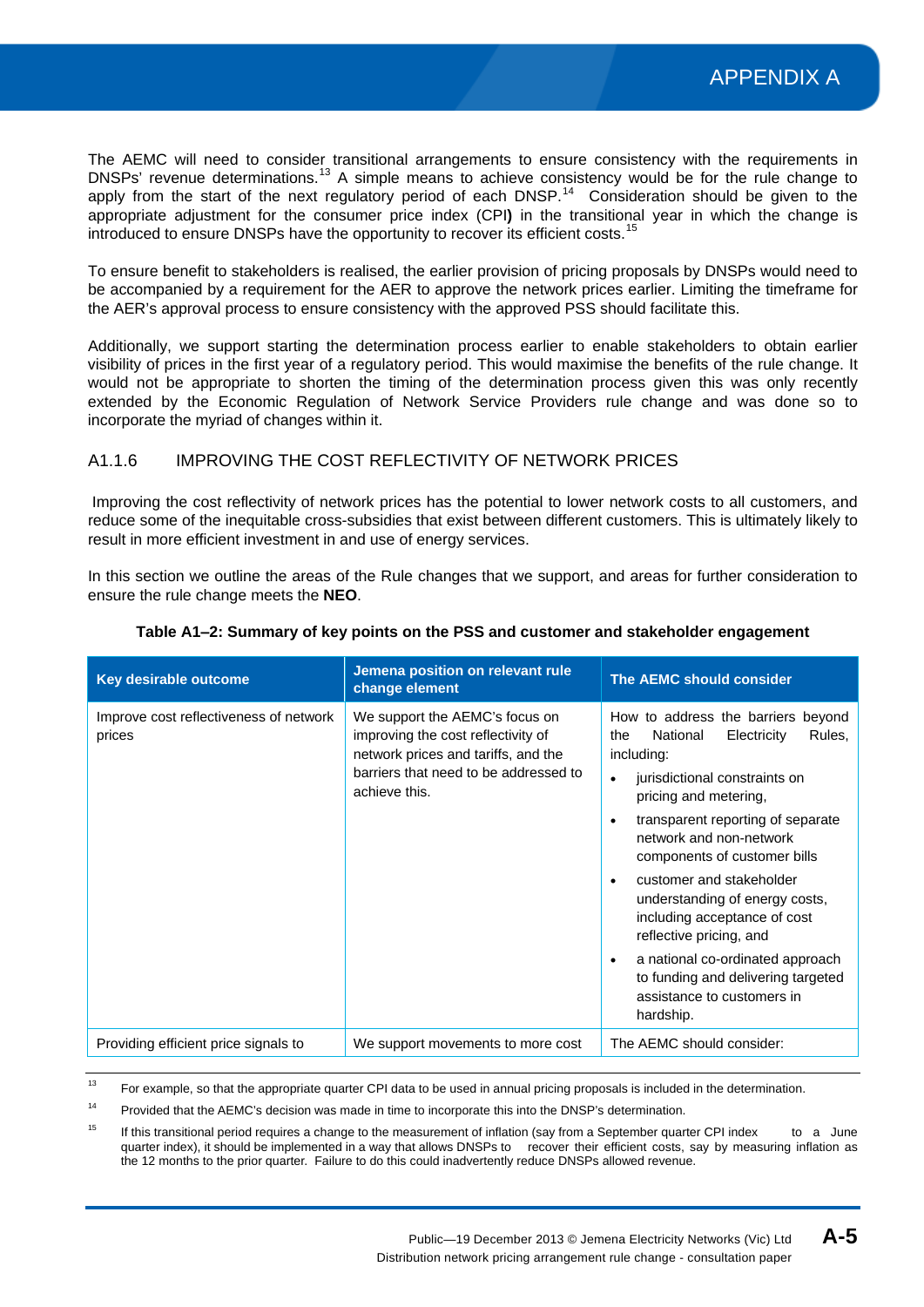# APPENDIX A

| Key desirable outcome              | Jemena position on relevant rule<br>change element                                                                                                                                                                                                                                                                                                                                                                                                                                                                   | The AEMC should consider                                                                                                                                                                                                                                                                                                                                                                                                           |
|------------------------------------|----------------------------------------------------------------------------------------------------------------------------------------------------------------------------------------------------------------------------------------------------------------------------------------------------------------------------------------------------------------------------------------------------------------------------------------------------------------------------------------------------------------------|------------------------------------------------------------------------------------------------------------------------------------------------------------------------------------------------------------------------------------------------------------------------------------------------------------------------------------------------------------------------------------------------------------------------------------|
| customers                          | reflective pricing, including basing<br>prices on LRMC as a means to<br>providing efficient pricing signals to<br>customers                                                                                                                                                                                                                                                                                                                                                                                          | How the LRMC may move<br>$\bullet$<br>through time and whether this will<br>necessarily lead to more cost<br>reflective prices, including<br>increasing the recovery of<br>residual network costs<br>whether it is efficient and practical<br>$\bullet$<br>to estimate the LRMC at<br>individual customer level<br>the benefits in providing flexibility<br>$\bullet$<br>for DNSPs to develop and consult<br>on LRMC methodologies |
| Clearly defined pricing principles | We support pricing principles that:<br>Obligate DNSPs to move network<br>$\bullet$<br>prices and structures to the<br>maximum extent possible, cost<br>reflective, or move closer to being<br>cost reflective over time.<br>recognise recovery of other<br>$\bullet$<br>residual costs (LRMC is not only<br>element of 'cost reflective' pricing)<br>recognise customer impacts and<br>$\bullet$<br>other pricing principles                                                                                         | The AEMC should consider:<br>How the Rules will manage<br>$\bullet$<br>potential inconsistency within the<br>pricing principles.<br>The potential confusion created<br>$\bullet$<br>by additional principles                                                                                                                                                                                                                       |
| Recovery of residual network costs | Recovery of residual network costs<br>will involve a balance between<br>efficiency, equity and simplicity:<br>Ramsey pricing may facilitate<br>$\bullet$<br>greater efficiency than postage<br>stamp pricing and may not<br>produce adverse distribution<br>outcomes.<br>Postage stamp pricing may be<br>more simple and transparent.<br>We support flexibility in the<br>$\bullet$<br>recovery of residual network<br>costs. Ramsey pricing remains<br>appropriate but a single approach<br>should not be mandated. | The AEMC should:<br>test the appropriateness of the<br>$\bullet$<br>different methodologies in the<br>different contexts in which DNSPs<br>operate<br>articulate how prescribing any one<br>$\bullet$<br>approach for recovery of residual<br>network costs is more likely to<br>promote the NEO                                                                                                                                   |

## A1.1.7 THE BARRIERS TO IMPROVING COST REFLECTIVITY OF NETWORK TARIFFS MUST BE ADDRESSED

We support the AEMC's focus on improving the cost reflectivity of network prices and tariffs. The AEMC has identified that improving the price signals provided to customers has the potential to result in more efficient investment in and use of energy services. Ultimately this will lower network costs to all customers.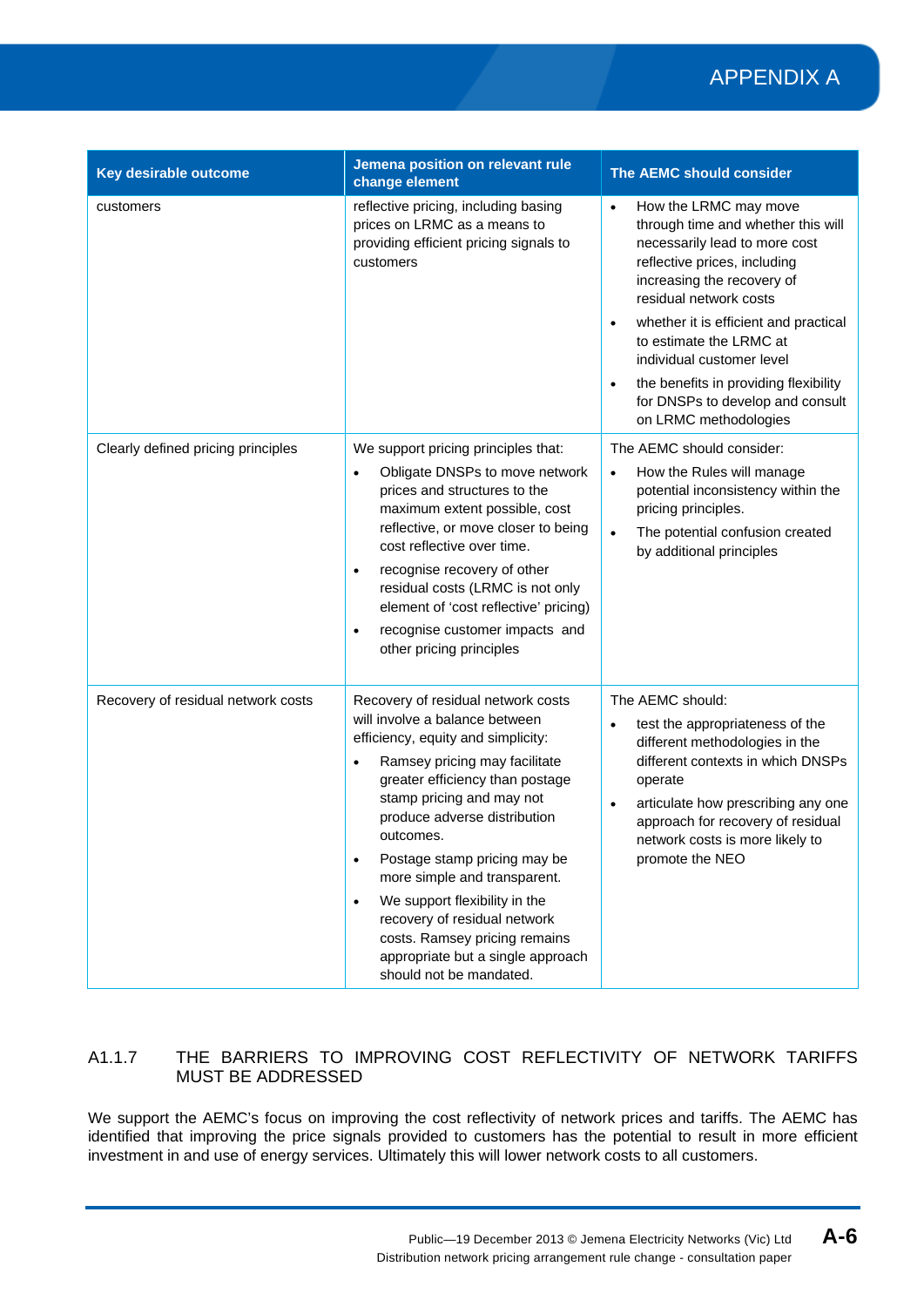However realising many of the benefits from the rule change will require addressing a range of barriers beyond the National Electricity Rules, including jurisdictional constraints on pricing and metering, customer and stakeholder understanding of energy costs, including acceptance of cost reflective pricing, and a national coordinated approach to funding and delivering targeted assistance to customers in hardship. The ENA has outlined a broader package of cost reflective network tariff reforms.

We welcome the support of the SCER and the AEMC in beginning the dialogue required to address these barriers to ensure the policy, regulatory and market framework continue to promote the long term interests of customers.

#### A1.1.8 ENHANCING TRANSPARENCY OF THE LRMC OF PROVIDING ENERGY SERVICES

We support movements to more cost reflective pricing, including basing prices on the LRMC of providing energy services. We recognise that to date, we have not engaged sufficiently with the community on the LRMC of providing energy services and the price signals that should be provided to our customers to ensure they make efficient consumption and investment decisions. The challenge, which we will meet, is to explain to customers how LRMC is relevant in setting prices in accordance with the NEO. In our recent experience, Jemena has been often encouraged to consider shorter term pricing objectives which may be challenging to reconcile with the pricing principles and the NEO.

Including in the pricing principles a requirement that DNSPs set cost reflective network tariffs in accordance with LRMC is likely to provide transparency in the cost of providing network services to different customer classes over time. This is strengthened with an obligation to demonstrate as part of the PSS how we have met the pricing principles.

However we are concerned that:

- There are a range of other pricing principles in the NER, which could create a potential conflict
- Cost reflective pricing means more than setting prices based on LRMC
- Mandating a specific LRMC methodology could create unintended consequences

These are discussed in the sections below.

## A1.1.9 THE RULE CHANGE COULD CREATE POTENTIAL CONFLICTING PRICING PRINCIPLES IN THE NER

Improving the cost reflectivity of network could mean changes to the way some customers are charged for use of our network, including customers with a remotely-read Smart Meter that 'opt-in' to flexible time-of-day retail pricing<sup>[16](#page-12-2)</sup> or capacity based retail prices.<sup>[17](#page-14-0)</sup>

We support the use of a pricing objective that encourages tariff levels to be as reflective of costs as possible. We are required to consider a range of issues when setting our network prices, including how to send efficient pricing signals to customers, how to recover the broadly fixed costs of our network in an efficient way, and the pricing outcomes for customers. Often this involves a complex balancing of different objectives within a range of pricing and metering constraints. This highlights the importance of recognising the other pricing principles, including simplicity and certainty to customers, and the need to clarify the primacy given to these other pricing principles.

<sup>&</sup>lt;sup>16</sup> Victorian electricity customers with a remotely-read Smart Meter have the option of choosing between flat rates and flexible electricity pricing in which different rates will apply at different times throughout the day.

<span id="page-14-0"></span><sup>&</sup>lt;sup>17</sup> Retail prices with a demand-based component involve customers being charged for electricity based on their maximum demand at a point in time. This differs from traditional flat rate and flexible pricing designs which are based largely on usage over specified times (with small fixed charges).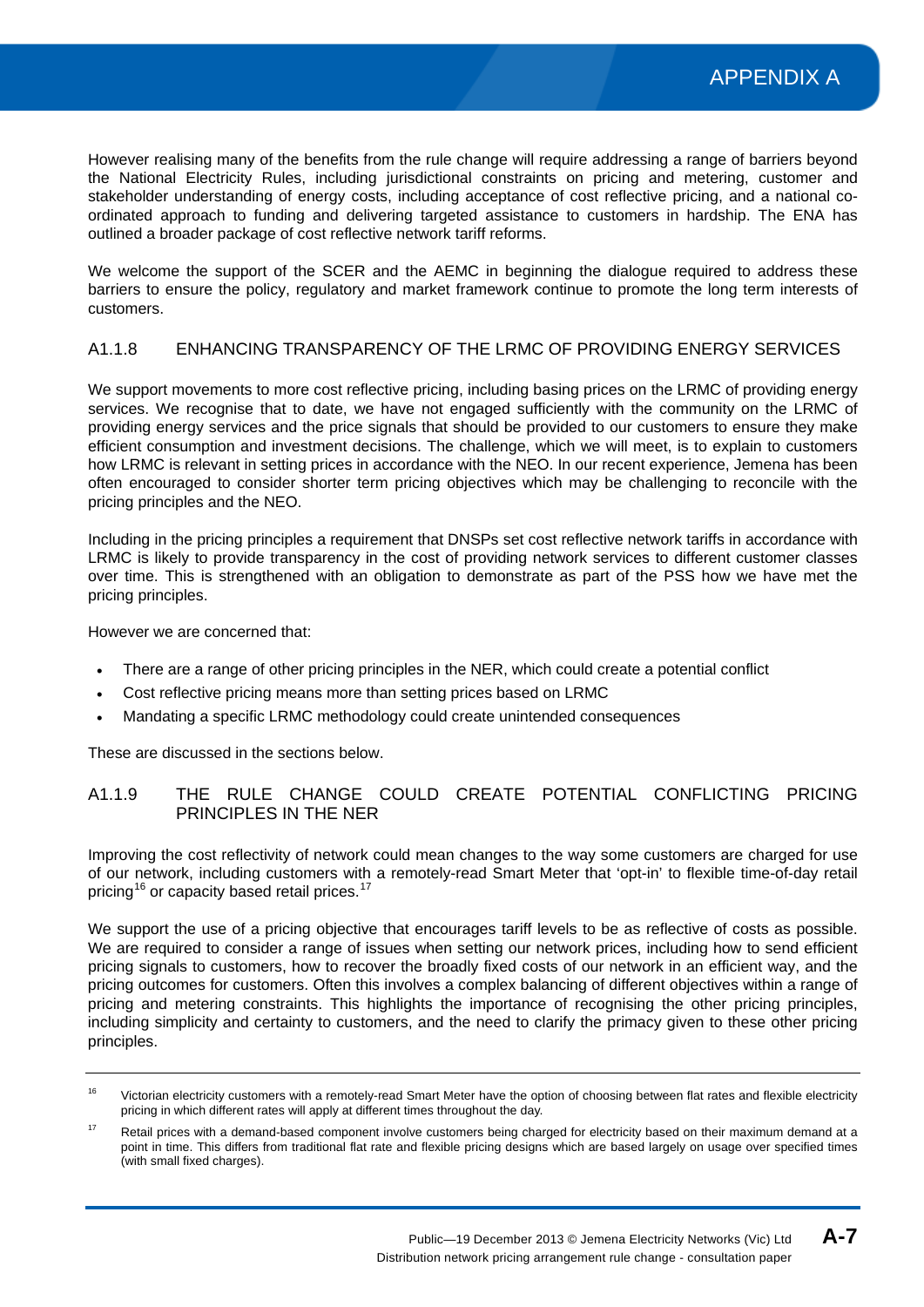We do not consider that basing prices purely on cost reflective criteria would promote the long term interests of consumers. This would ignore valid pricing objectives of:

- financial sufficiency where prices should raise adequate revenue to maintain DNSP viability
- economic efficiency where prices should send appropriate signals to consumers regarding their use of the network (to promote desirable behaviour change), and should minimise any distortions to efficient use while still recovering allowed costs (to avoid undesirable behaviour change)
- simplicity where prices should be transparent and comprehensible to customers so they can respond to the signal
- certainty where prices should be predictable over time to allow customers to make efficient investment decisions
- compliance with jurisdictional requirements in Victoria this includes the Victorian Government AMI tariff order (refer Appendix B Question 35).

The tension between the pricing principles ultimately requires network businesses to carefully consider a range of factors and make 'on balance' decisions in consultation with customers and stakeholders.

For example, Jemena currently considers the following customer impacts in designing its network prices:

- retailers may not pass network pricing signals through to customers–for example, retailers may package network prices such that final energy prices peak at different times to network prices, such that network price signals are diluted
- customers may not receive the price signal in a timely manner or understand it to effectively modify their behaviour–for example, because billing is quarterly or because charges are not disaggregated into network and non-network components
- specific customer groups may be unable to respond to price signals, including low income earners and business customers with budgetary constraints (for example, with respect to obtaining systems capable of responding to time of use pricing).

While we welcome the focus on this complex issue, it is not clear that greater prescription in the Rules in terms of how 'cost reflective' should be defined and calculated, and the weight given to it in determining *individual* prices and tariffs, is more likely to lead to pricing outcomes that promote the long term interests of customers. By mandating prices be based on LRMC, the SCER rule change proposal could detrimentally impact the ability for such valid 'on balance' decision-making processes. It could also lessen the ability of our customers and stakeholders to engage in network pricing decision-making.

We seek clarity from the AEMC as to how any conflicts with the pricing principles should be managed and the primacy given to any of these principles.

## A1.1.10 COST REFLECTIVE MEANS MORE THAN SETTING PRICES BASED ON LRMC

The costs that need to be reflected in our prices reflect our allowed revenue requirement plus any costs related to approved pass through events.

Marginal costs are essentially forward looking, since they reflect the expected change in costs that arise from changes in demand. Because the trigger is a change of demand, this relates most directly with replacement and expansion capital expenditure (as well as the associated incremental operating expenditure). This would therefore not include the recovery of non-demand driven costs such as the majority of operating expenditure and much of the replacement program. Because marginal costs are forward looking, invariably the estimates are subjective, dependent on the quality of inputs, and are best viewed as a range.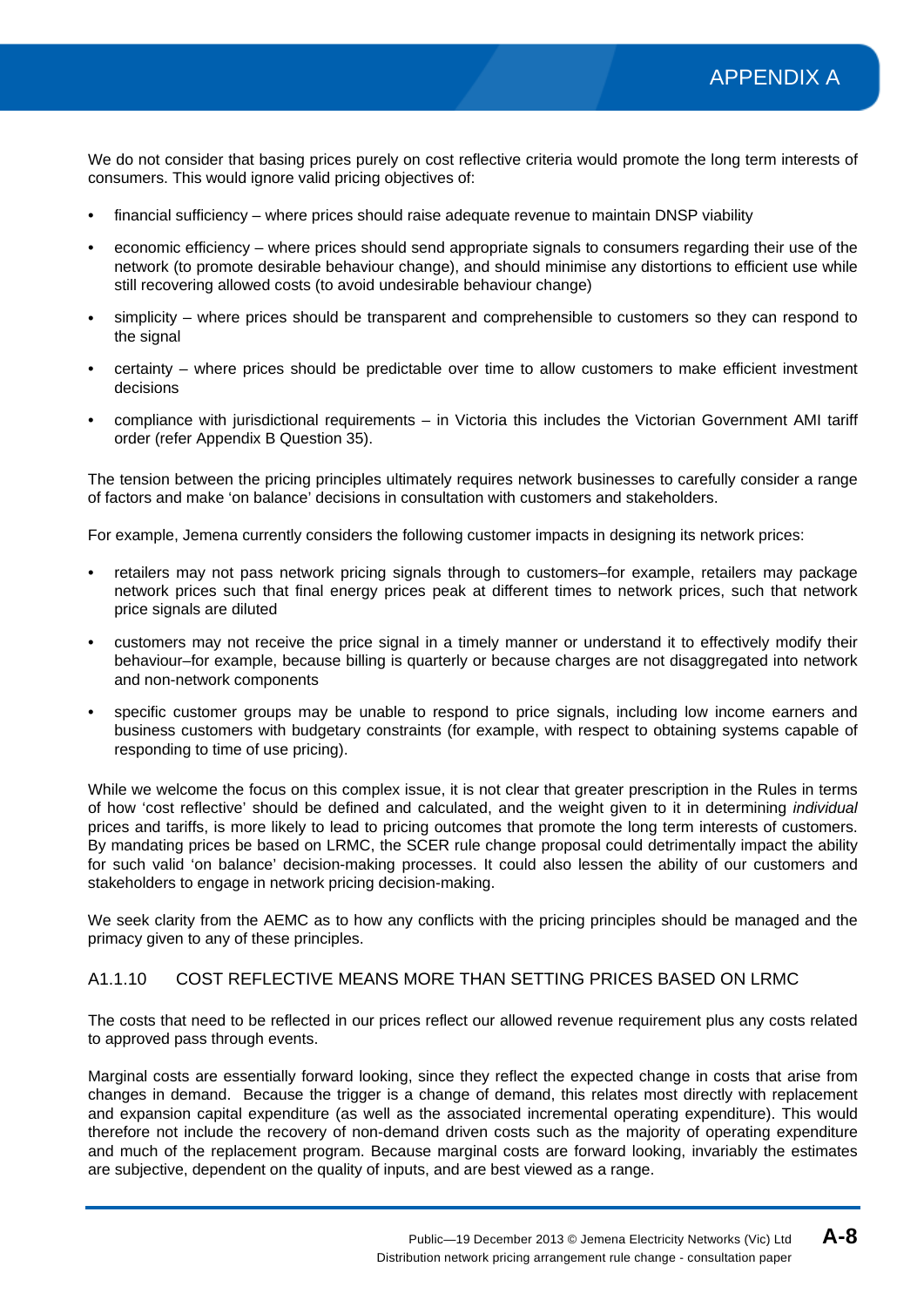Since LRMC attempts to capture the change in costs in response to a change in demand, in our pricing proposals for JEN we have primarily had regard to the consumption and capacity based charging parameters when calculating LRMC. Other components of JEN's tariffs such as its standing charges are not priced with respect to demand and can essentially be viewed as recovering historical costs (such as the return on sunk assets). Indeed, not every tariff class and tariff parameter can be set with reference to LRMC and it would not be appropriate to do so. This principle is envisaged by NER rule 6.18.5(c).

Ignoring how to reflect costs of the other elements of the DNSP's revenue allowances by mandating that tariffs are based on LRMC outcomes may potentially reduce overall cost reflectivity. This might occur for example when demand is stagnant or falling. In these scenarios, LRMC outcomes are likely to be low. With tariff prices based purely on LRMC (via a mandate in the NER), this would mean that the amount recovered by the residual methodology would have to increase to ensure revenue sufficiency. This may not to be consistent with cost reflective pricing.

However, if we had the flexibility within the NER to adjust tariffs to take into account the full set of pricing objectives noted above (including a cost reflective principle), then tariff prices that effectively reflect all costs are more likely to emerge. Building such flexibility into the NER would ensure it is robust to accommodate the various demand scenarios that might emerge over time and across various jurisdictions.

#### A1.1.11 PROVIDING FLEXIBILITY IN THE LRMC METHODOLOGY IS PRUDENT

There are a range of LRMC methodologies that can be applied in different contexts. In most cases, the appropriate approach will depend on how the LRMC estimate is being used and in what context. The AEMC itself has supported different LRMC methodologies in different contexts.

In considering the LRMC methodologies to be used, the AEMC would need to test the appropriateness of the different methodologies in the different contexts in which DNSPs operate. It is not clear that any one specific methodology is more likely to promote 'cost reflectivity' and the long term interests of customers. The methodology may need to evolve over time as approaches are developed and more granular information is available.

For example, the Turvey methodology requires multiple scenarios to be developed and the administrative burden required to calculate it at a granular level of detail should not be underestimated. To obtain robust Turvey results, multiple demand perturbations at each location for each tariff class would be required. Considering every perturbation of demand at every location for every tariff class would require an expert engineer to make an assessment of how the optimised capital program would change. The outcomes are therefore sensitive to engineering assessments and assumptions. Mandating tariff prices are based on a specific LRMC methodology would therefore risk poor outcomes based on difficulties in obtaining robust input information.

In considering the LRMC methodologies that could be used, the AEMC could test the appropriateness of the different methodologies in the different contexts in which DNSPs operate. We encourage the AEMC to promote the practical application of any cost based methodology that recognises there is a range of 'cost reflective' methodologies, each with different impacts for prices as well as costs associated with development and implementation.

We consider it prudent to provide flexibility for a DNSP to establish which LRMC methodology is best suited and consistent with the Rules, following consultation with its customers and stakeholders.

<sup>&</sup>lt;sup>18</sup> In its recent report into Residential Electricity Price Trends (2013), the AEMC favoured a "stand alone" or "greenfields" long-run marginal cost (LRMC) methodology to estimating the costs of electricity generation. In contrast, in its Best Practice Retail Price Methodology (2013) the AEMC favoured the use of a 'Turvey' approach to estimating the costs of generation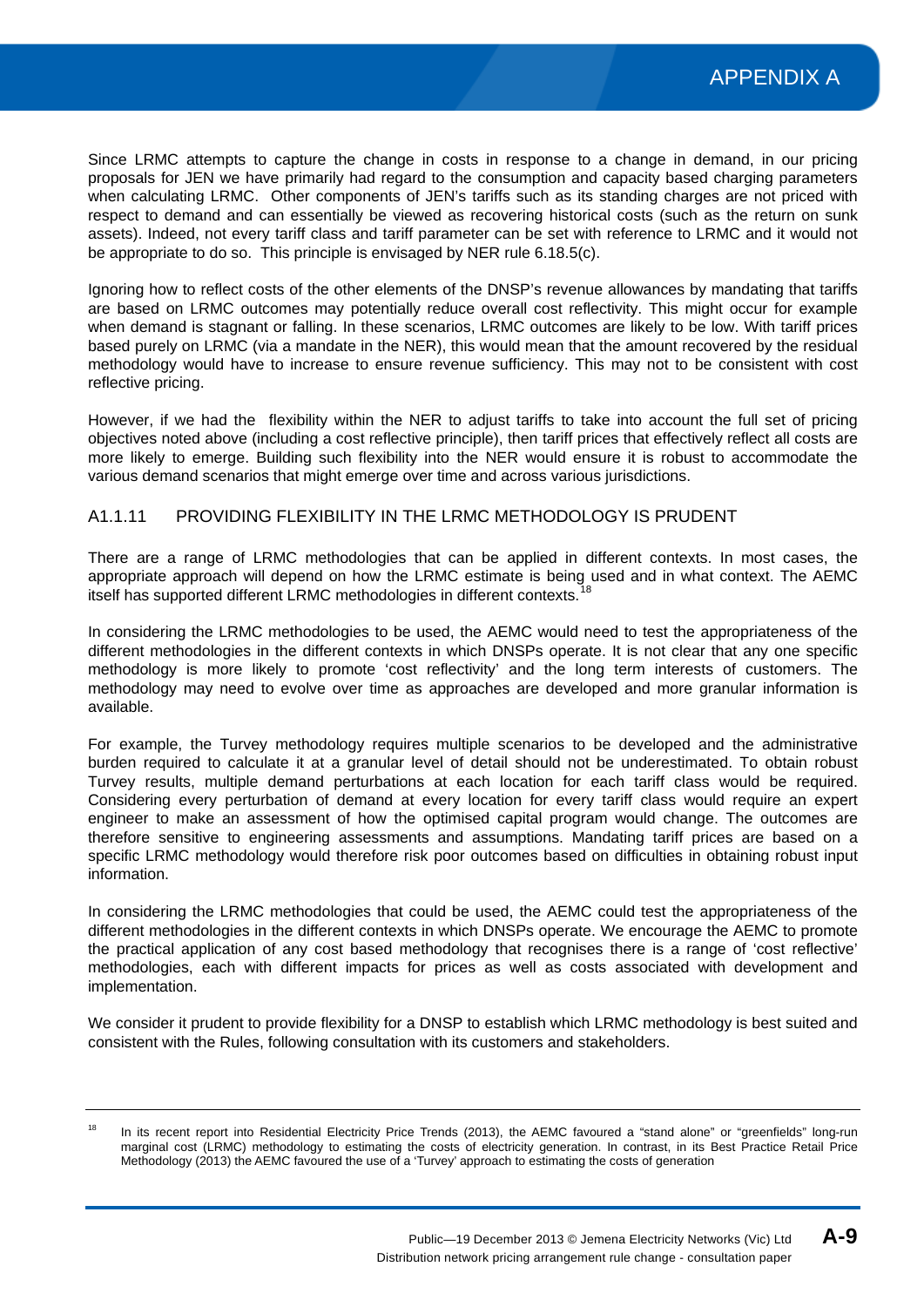#### A1.1.12 RAMSEY PRICING REMAINS APPROPRIATE FOR THE RECOVERY OF RESIDUAL NETWORK COSTS

As noted in the Consultation Paper, setting network tariffs to reflect the LRMC of network use may not enable a DNSP to recover its allowed regulated revenues. This follows from the 'natural monopoly' characteristics of distribution network infrastructure, particularly the economies of scale and 'lumpiness' inherent in the provision of network services. These characteristics can cause the *marginal cost* of network service to fall below the *average cost* of providing the network. Put differently, it means that pricing at marginal cost will tend to recover total revenues below the DNSP's total costs.

The SCER Rule change outlined Ramsey pricing and postage stamp pricing as two potential approaches for recovering these residual costs. Both Ramsey pricing and postage stamp pricing may result in similar structures and levels of residual cost charges in an environment where all consumers have an inelastic demand for network access for all realistic levels of the residual network recovery charge.

The AEMC's Power of Choice Review final report expressed concerns about Ramsey pricing on the basis that it could lead to higher charges for consumers on inflexible tariffs and higher charges for network usage at certain times. The AEMC's consultation paper, suggested that Ramsey pricing could be implemented in such a way that consumers would pay lower 'fixed' charges if they faced a relatively high LRMC-related demand or usage tariffs.

We commissioned Frontier Economics to consider the application of both Ramsey pricing and postage stamp pricing approaches in the NEM. Frontier considered that both approaches could involve similar structures and levels of residual cost charges. This is because most consumers would be highly insensitive to standing charges used to recover residual network costs. To the extent there are differences between Ramsey pricing and postage stamp pricing due to some degree of consumer responsiveness to network standing charges, Ramsey prices would need to reflect some proxy for consumer willingness-to-pay, such as the scope for network by-pass, property valuations or the applicability of energy concessions and solar feed-in tariffs and rebates.

Frontier note that equity concerns about the use of Ramsey pricing for setting distribution network tariffs may be misplaced. This is because, at least until battery storage becomes cheaper, poorer consumers are – if anything – likely to be more sensitive to very high standing charges than richer consumers.

The use of postage stamp pricing by DNSPs across the NEM already reflects a significant degree of locational variation. The key drawback of postage stamp pricing is its rigidity – postage stamp pricing could prevent the recovery of residual DNSP costs in ways that could promote equity or efficiency.

Frontier notes that the AEMC consultation paper's suggestion of setting 'fixed' charges inversely to LRMCrelated demand or usage tariffs is best not described as a form of Ramsey pricing because the size of the residual cost charge is not determined by reference to consumers' likely responsiveness to the residual charge. Frontier considers it is more appropriate to describe the AEMC's inverse charging approach as an example of an approach designed to promote a particular view of equity. To the extent that demand for network access is inelastic to the standing charge, this approach would not compromise economic efficiency and would lead to consumers with a standard level of consumption facing a roughly similar-sized bill regardless of the LRMC (eg location) of their usage. However, a range of other options could also be considered that would satisfy different notions of equity.

We consider that the NER should maintain flexibility for how to recover residual network costs. Ramsey pricing is the most efficient and 'textbook' method for recovering a DNSP's allowed revenues where these exceed the revenue attained from prices set at marginal cost. There are some recognised disadvantages to this approach but as it is not currently applied to its full theoretical extent by DNSPs then the negative impacts would be overstated. Moving toward a pure postage stamp methodology could have negative impacts for efficiency.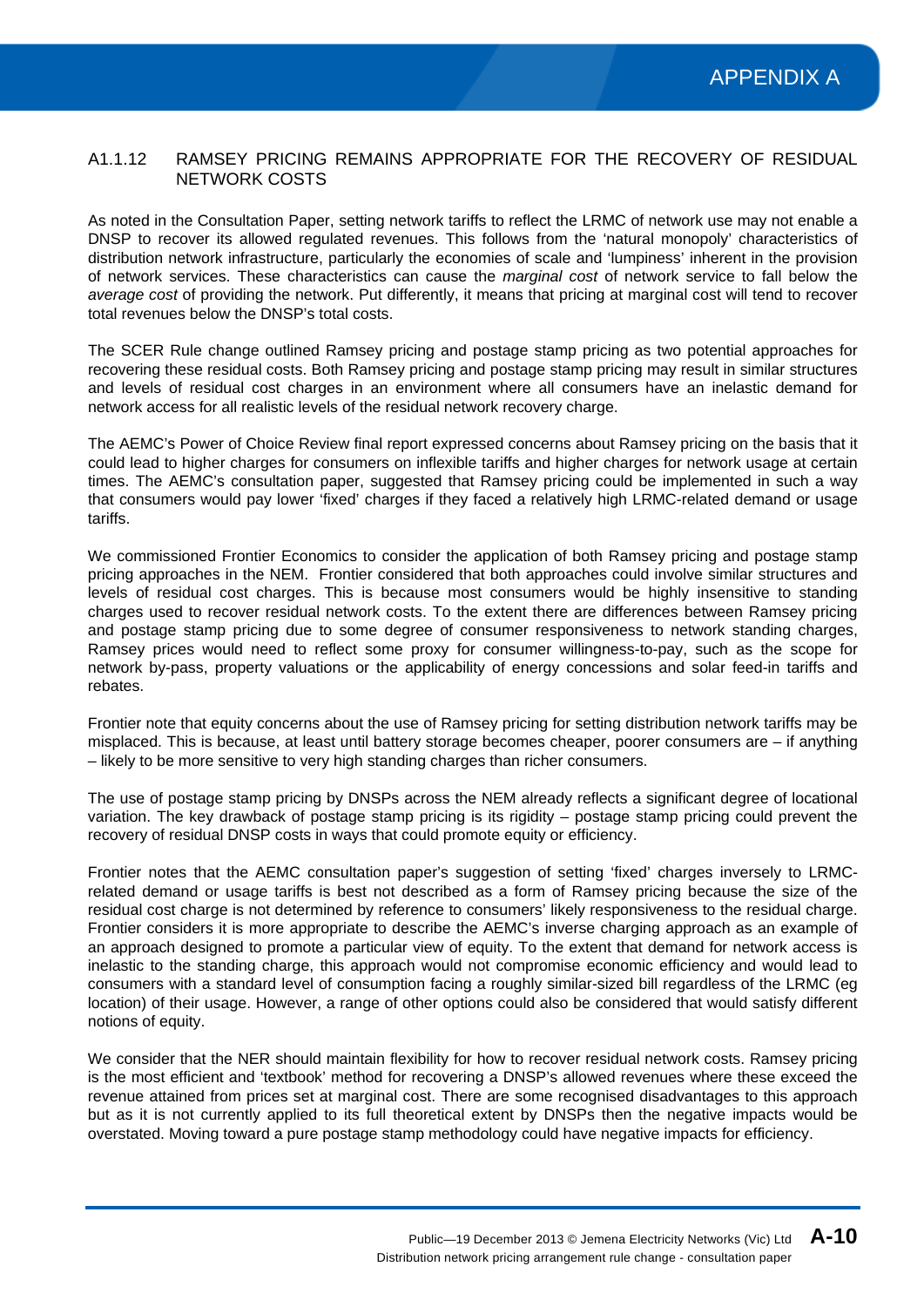We consider it prudent to provide flexibility for a DNSP to establish which residual network cost recovery methodology is best suited and consistent with the Rules, following consultation with its customers and stakeholders.

### A1.1.13 SIDE CONSTRAINTS ACROSS REGULATORY PERIODS ARE NOT REQUIRED

We do not consider it necessary or appropriate for side constraints to apply across regulatory periods.

A number of protections are already in place to allow scrutiny of likely tariffs over a regulatory period including:

- AER rigour during the regulatory determination process
- improved consultation processes that are to be consistent with the already established AER consultation guideline
- the pricing principle to take into account customer impacts
- the potential introduction of the PSS.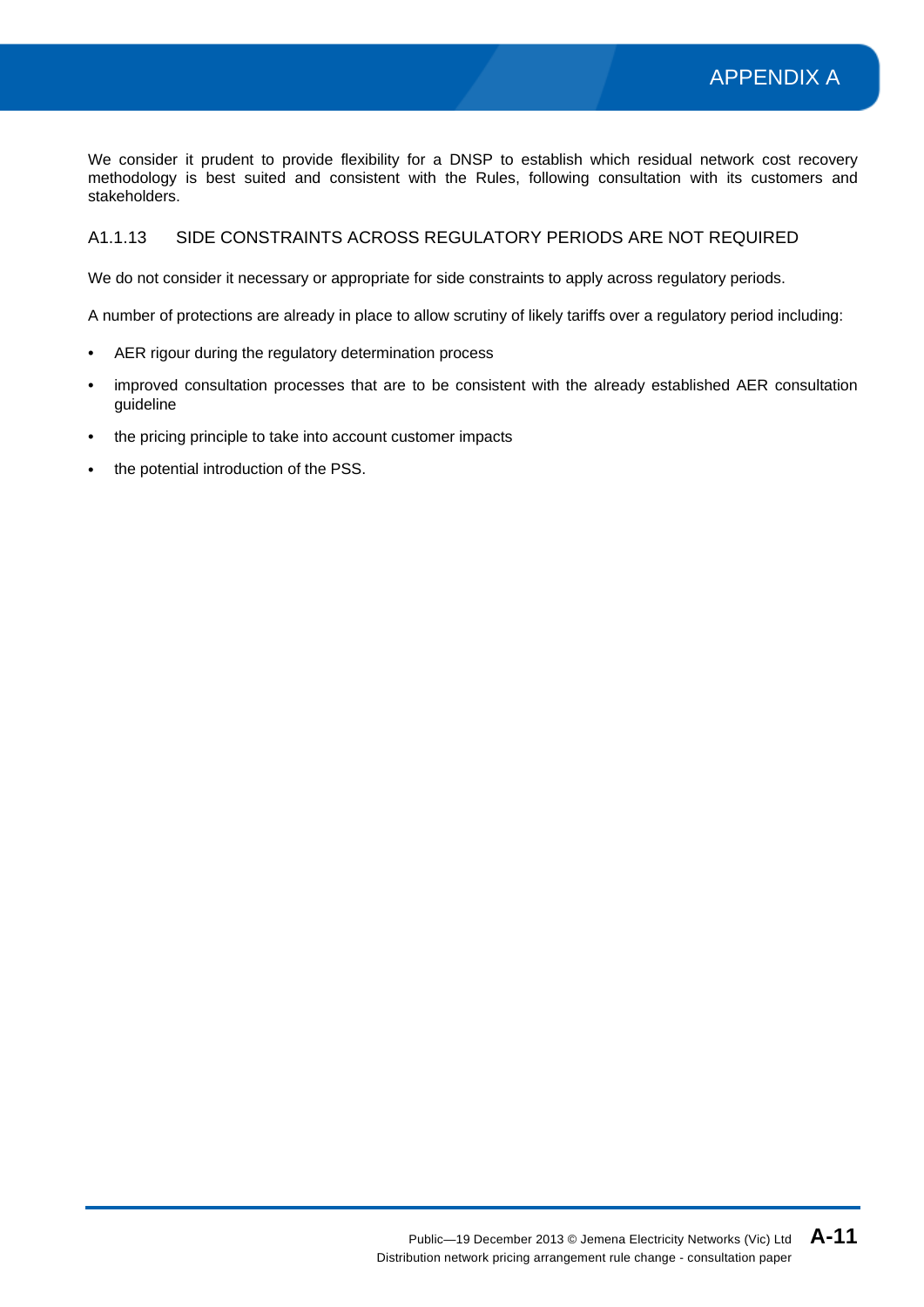# **Appendix B Jemena response to AEMC questions**

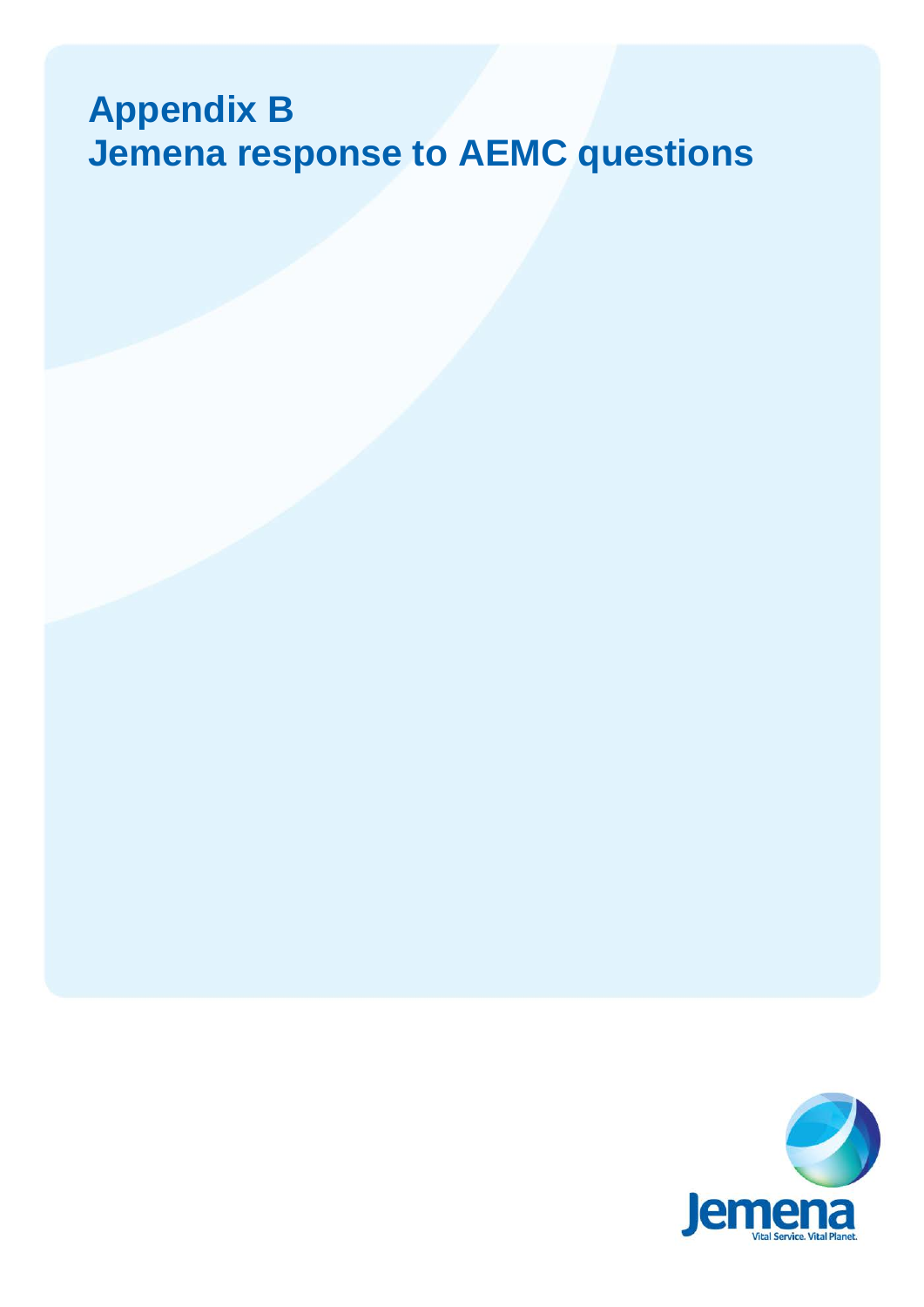# B1. JEMENA RESPONSE TO AEMC QUESTIONS

<span id="page-20-0"></span>

|    | <b>AEMC question</b>                                                                                                                                                                                                                                                                                     | Jemena response                                                                                                                                                                                                                                                                                                                                                                                                                                                                                                                                                                                                                                                                                                                                                                                                                                                                                                              |  |
|----|----------------------------------------------------------------------------------------------------------------------------------------------------------------------------------------------------------------------------------------------------------------------------------------------------------|------------------------------------------------------------------------------------------------------------------------------------------------------------------------------------------------------------------------------------------------------------------------------------------------------------------------------------------------------------------------------------------------------------------------------------------------------------------------------------------------------------------------------------------------------------------------------------------------------------------------------------------------------------------------------------------------------------------------------------------------------------------------------------------------------------------------------------------------------------------------------------------------------------------------------|--|
|    | <b>Assessment Framework</b>                                                                                                                                                                                                                                                                              |                                                                                                                                                                                                                                                                                                                                                                                                                                                                                                                                                                                                                                                                                                                                                                                                                                                                                                                              |  |
|    | 1. Is the assessment framework presented in this<br>consultation paper appropriate for assessing this<br>rule change request?                                                                                                                                                                            | The proposed assessment framework covers efficient pricing, stakeholder engagement, predictability, allocation of risks and<br>regulatory burden. JGN supports this assessment framework.                                                                                                                                                                                                                                                                                                                                                                                                                                                                                                                                                                                                                                                                                                                                    |  |
|    | Balancing consultation and pricing certainty objectives in the network pricing framework                                                                                                                                                                                                                 |                                                                                                                                                                                                                                                                                                                                                                                                                                                                                                                                                                                                                                                                                                                                                                                                                                                                                                                              |  |
|    | 2. Does figure 6.1 reflect the key components of how<br>network tariff structures and pricing levels<br>determined by DNSPs?                                                                                                                                                                             | Jemena considers figure 6.1 is accurate.                                                                                                                                                                                                                                                                                                                                                                                                                                                                                                                                                                                                                                                                                                                                                                                                                                                                                     |  |
| 3. | How often are network tariff structures likely to<br>change during a regulatory period and what are<br>some of the reasons for that change?                                                                                                                                                              | Network tariff structures do not change often. The primary instigators of change are driven by Government energy policy<br>changes (e.g. flexible pricing), and technological changes in the energy market. Changing tariff structures is complex and<br>requires appropriate stakeholder engagement.                                                                                                                                                                                                                                                                                                                                                                                                                                                                                                                                                                                                                        |  |
| 4. | What level of information on network tariff<br>structures and network tariff pricing levels should<br>be included in a network tariff structures document<br>to assist retailers and consumers to understand<br>and respond effectively to changing prices and<br>structures over the regulatory period? | Jemena supports the SCER proposition that the PSS contains:<br>tariff classes<br>tariff structures for each tariff class<br>elements of the charging parameters for each proposed tariff structure<br>a description of how the PSS addresses the pricing principles<br>the statement of expected price trends<br>Jemena supports this proposition because it gives retailers, customers and other market participants (such as embedded<br>generators) the relevant information that they will reasonably need to understand network tariff pricing structures and how<br>these may impact their pricing and investment decisions. Jemena supports providing indicative pricing trends based on the<br>best information available at the time of preparing the network pricing structures statement. The annual pricing proposal<br>would outline the reasons for the differences to the statement of expected price trends. |  |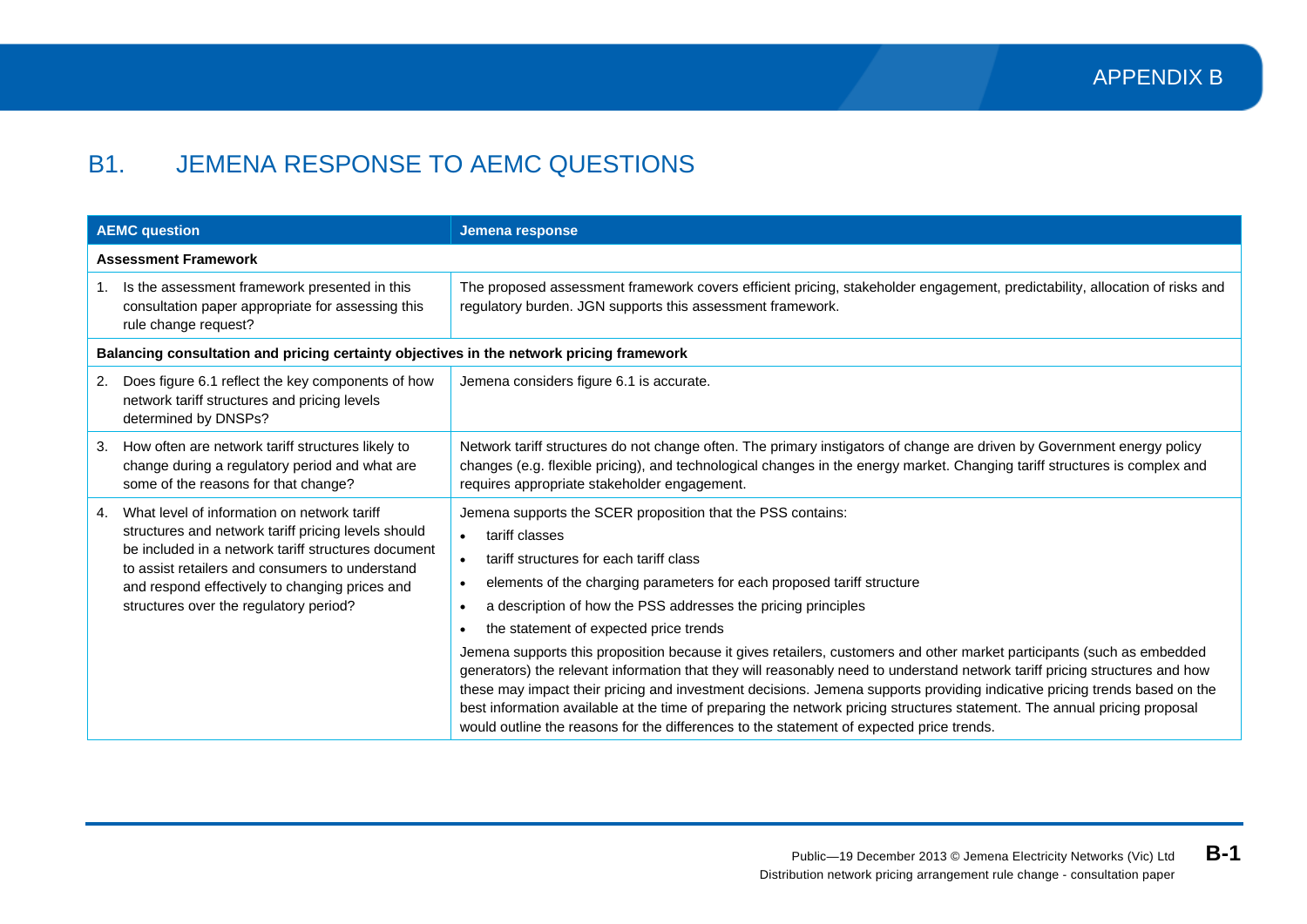|    | <b>AEMC question</b>                                                                                                                                                                                                                                                                                                                                                                                                                | Jemena response                                                                                                                                                                                                                                                                                                                                                                                                                                                                                                                    |
|----|-------------------------------------------------------------------------------------------------------------------------------------------------------------------------------------------------------------------------------------------------------------------------------------------------------------------------------------------------------------------------------------------------------------------------------------|------------------------------------------------------------------------------------------------------------------------------------------------------------------------------------------------------------------------------------------------------------------------------------------------------------------------------------------------------------------------------------------------------------------------------------------------------------------------------------------------------------------------------------|
|    | 5. Should DNSPs be able to vary their network tariff<br>structures during the regulatory period? Why or<br>why not?                                                                                                                                                                                                                                                                                                                 | DNSPs should be able to vary their network tariff structures during the period to ensure that the tariff structures meet<br>legislative, technological, demand and customer changes. Restricting changes to tariff structures may result in inefficient<br>investment in and use of energy services. IPART's rule change proposal makes clear that it was not intended to reduce this<br>flexibility. Changes to the tariff structures should be supported by well-designed and targeted customer and stakeholder<br>consultation. |
| 6. | If a document on network tariff structures is put in<br>place, should this be an indicative document or<br>should the DNSPs be required to apply it in their<br>annual pricing proposals?                                                                                                                                                                                                                                           | The tariff structures within the annual pricing proposals should be consistent with the PSS. This will ensure consistency<br>between the PSS approved 4 months prior to the start of the next regulatory year and the pricing proposal due 2 months<br>later. This assumes that the DNSP can consult and alter the tariff structures for the following year within the regulatory<br>period.                                                                                                                                       |
| 7. | If a document on network tariff structures is<br>binding on the DNSP, should it be able to be varied<br>and under what circumstances? If so, should it be<br>varied outside or within the annual network pricing<br>process?                                                                                                                                                                                                        | Yes, refer Question 5. It should be varied outside of the annual network pricing process. This will allow the AER's compliance<br>review of the annual pricing proposal to be limited to ensuring price structures are consistent with the approved PSS.                                                                                                                                                                                                                                                                           |
|    | Implementation of a pricing structures statement                                                                                                                                                                                                                                                                                                                                                                                    |                                                                                                                                                                                                                                                                                                                                                                                                                                                                                                                                    |
| 8. | Should DNSPs be required to consult with<br>stakeholders before submitting their proposed<br>pricing structures statement to the AER for<br>approval through the regulatory determination<br>process?                                                                                                                                                                                                                               | The existing AER consultation guideline makes it clear that consultation is expected on tariff structures, given that network<br>tariff structures impact customers, retailers and embedded generators. This has the effect of a requirement for any DNSP<br>that want to employ best practice.<br>We are currently engaging with our gas and electricity customers on network tariff structures as part of our developing our<br>regulatory submissions.                                                                          |
| 9. | Is consultation necessary if DNSPs seek to amend<br>their approved pricing structures statement during<br>the regulatory period, as opposed to at the time of<br>the regulatory determination? Are there any<br>circumstances where amendments to the network<br>tariff structures in the annual pricing process<br>should be exempt from consultation on<br>amendments to the previously approved pricing<br>structures statement? | Yes, changes to tariff structures would require consultation. The nature of the engagement may depend on the nature and<br>driver of the changes to tariff structures. For example, changes driven by regulatory obligations may be more likely to take<br>the form of "inform" than "consult".                                                                                                                                                                                                                                    |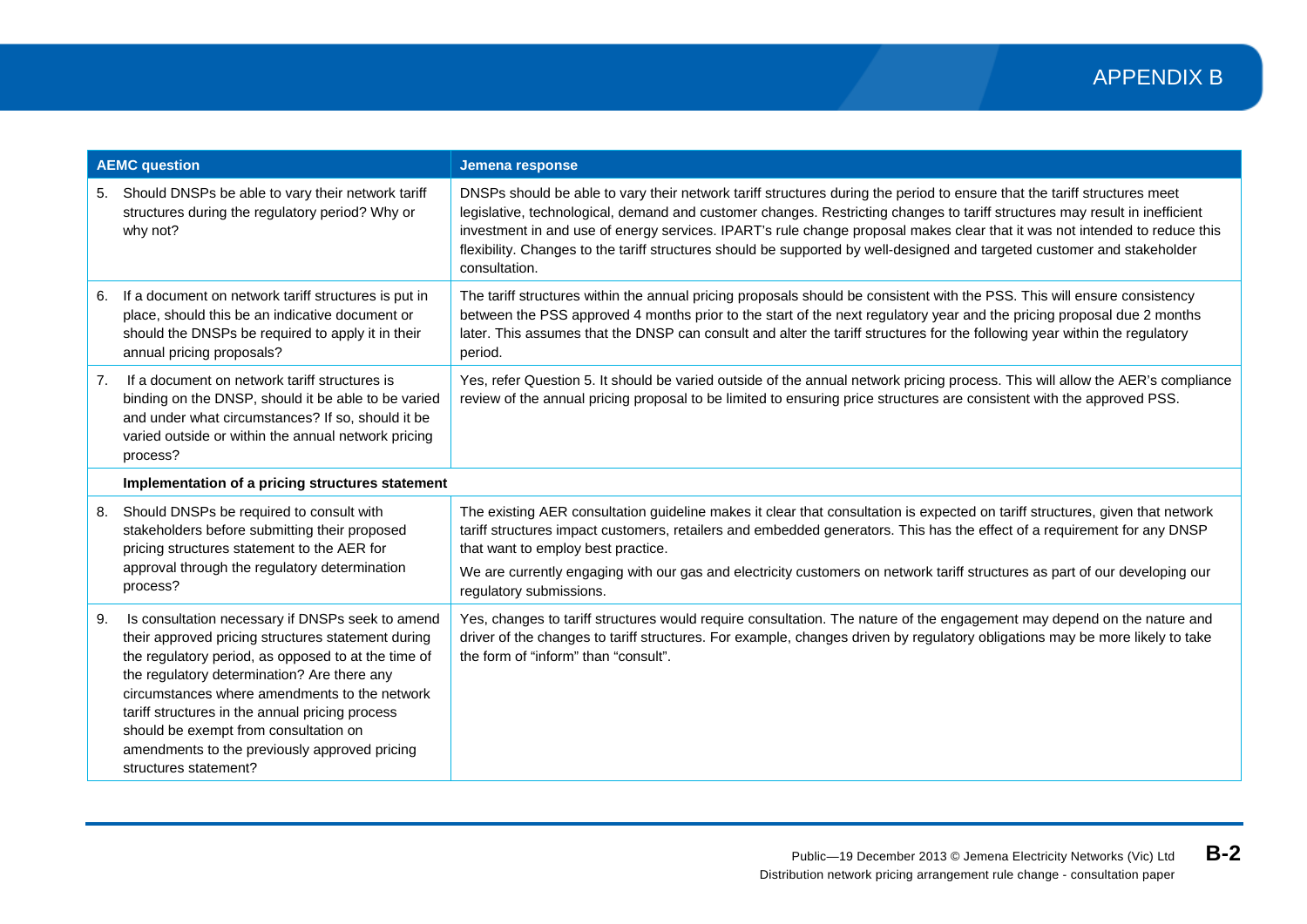| <b>AEMC question</b>                                                                                                                                                                                                                                              | Jemena response                                                                                                                                                                                                                                                                                                                                                                                                                                                                                                            |
|-------------------------------------------------------------------------------------------------------------------------------------------------------------------------------------------------------------------------------------------------------------------|----------------------------------------------------------------------------------------------------------------------------------------------------------------------------------------------------------------------------------------------------------------------------------------------------------------------------------------------------------------------------------------------------------------------------------------------------------------------------------------------------------------------------|
| 10. Is it necessary for the AER (as opposed to the<br>DNSP) to consult with stakeholders before<br>approving any proposed amendments to the pricing<br>structure statement sought by the DNSP?                                                                    | No, it should not be necessary, but an option if the AER considers it necessary.<br>If AER approval of the PSS is required, the AER's discretion should be limited to ensuring NSPs provide sufficient<br>information to demonstrate compliance with the pricing principles and followed appropriate consultation.<br>The AER's approval process should not impact the timetable, and the ability of DNSPs to submit annual pricing proposals<br>one month earlier.                                                        |
| 11. Should the AER be required to provide guidance<br>on the consultation process for DNSPs? Should the<br>guidelines be binding on the DNSPs?                                                                                                                    | The Rules should specify the minimum information in the PSS. While an AER guideline on the development of the PSS and<br>the statement of expected price trends may be beneficial, it should not be binding to allow NSPs to develop flexible<br>consultation approaches.                                                                                                                                                                                                                                                  |
| 12. Does the PSS need to be approved?                                                                                                                                                                                                                             | We have no in principle concerns with the PSS being approved by the AER.<br>If AER approval of the PSS is required, the AER's discretion should be limited to ensuring NSPs provide sufficient<br>information to demonstrate compliance with the pricing principles in the NER and followed appropriate consultation. An<br>alternative if for AER to be given the ability to intervene where it considers DNSP's are not complying with the NER<br>requirements to publish a PSS with appropriate content and engagement. |
| 13. Should the AER be able to amend a DNSP's PSS?<br>If the AER does not approve a DNSP's proposed<br>pricing structures statement, what arrangements<br>would be suitable for default network tariff<br>structures?                                              | The DNSP is best placed to determine its tariff structures following consultation with its customers. Where the AER is to<br>amend a PSS, this should be limited to clear inconsistencies with the requirements of the NER backed by strong and well-<br>articulated justification. There is unlikely to be suitable default network tariff structures that would be suitable to the variable<br>jurisdictions and networks owned by DNSPs.                                                                                |
| 14. What are the risks to the annual pricing process if<br>DNSPs do not comply with their approved pricing<br>structures statement or are late submitting a full<br>pricing proposal?                                                                             | The risk is that annual changes in network prices will not be approved, or will be delayed which may impact retailers and the<br>competitive retail market.                                                                                                                                                                                                                                                                                                                                                                |
| 15. How should DNSPs be incentivised to comply with<br>their approved pricing structures statement in their<br>annual pricing proposals? How should compliance<br>incentives be balanced against the financial risks<br>for DNSPs and certainty for stakeholders? | As DNSPs do not often change their pricing structures and do not have any incentive to vary these, it would be odd to<br>provide a process for penalties for deviations.                                                                                                                                                                                                                                                                                                                                                   |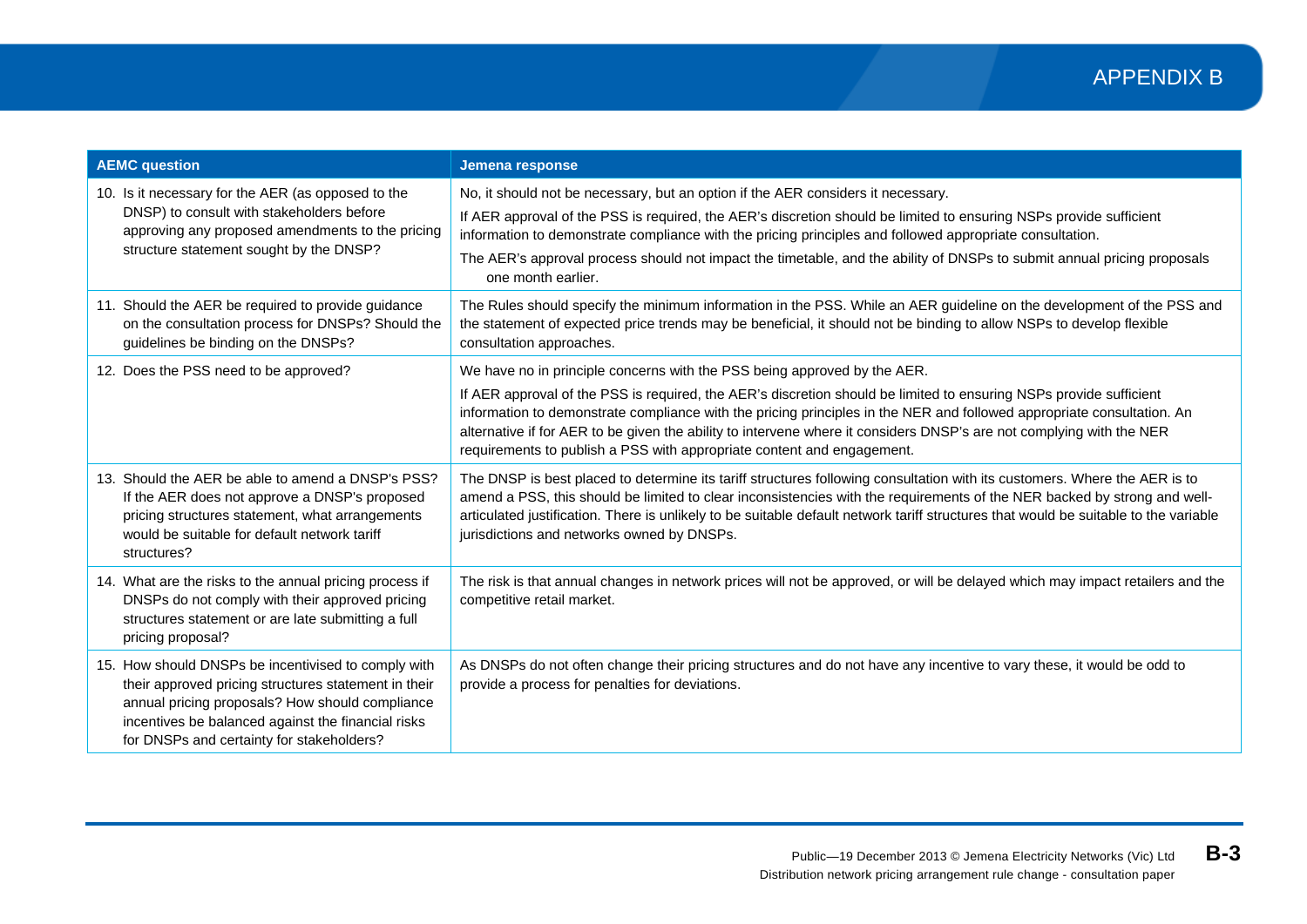| <b>AEMC question</b>                                                                                                                                                                                           | Jemena response                                                                                                                                                                                                                                                                                                                                                                                                                                                                                                                                                                                                                 |
|----------------------------------------------------------------------------------------------------------------------------------------------------------------------------------------------------------------|---------------------------------------------------------------------------------------------------------------------------------------------------------------------------------------------------------------------------------------------------------------------------------------------------------------------------------------------------------------------------------------------------------------------------------------------------------------------------------------------------------------------------------------------------------------------------------------------------------------------------------|
| 16. Should DNSPs include forecasts of their expected<br>changes in network tariff pricing levels in the<br>pricing structures statement?                                                                       | DNSP's can provide indicative trend or price information within the PSS as part of the statement of expected price trends.<br>While an AER guideline on the development of the statement of expected price trends may be beneficial, it should not be<br>binding to allow NSPs to develop flexible consultation approaches. The annual pricing proposal would outline the reasons<br>for the differences to the statement of expected price trends.                                                                                                                                                                             |
| 17. Should any changes to the network tariff pricing<br>levels included in the pricing structures statement<br>be subject to consultation? If so, what level of<br>materiality should apply to the change?     | Consultation on any differences between the annual pricing proposal and statement of expected price trends is not<br>necessary and would add additional costs to the development of the annual pricing proposal. The annual pricing proposal<br>should inform customers and retailers of the reasons for the differences to the statement of expected price trends.                                                                                                                                                                                                                                                             |
| 18. Should a pricing structures statement process be<br>introduced as soon as possible? If so, what risks<br>are there from having it in place before the next<br>regulatory determination period?             | The simplest and most transparent manner to implement a PSS would be at the start of the next regulatory period for each<br>DNSP. This would allow DNSPs to develop and consult on the PSS as part of the regulatory proposal.                                                                                                                                                                                                                                                                                                                                                                                                  |
| 19. Does the AER consultation guideline need to be in<br>place before a PSS can be implemented?                                                                                                                | The Rules should specify the minimum information in the PSS. While an AER guideline on the development of the PSS and<br>the statement of expected price trends may be beneficial, it should not be binding to allow NSPs to develop flexible<br>consultation approaches. Best practice would suggest the Guideline is issued prior to the PSS being mandated in the Rules.                                                                                                                                                                                                                                                     |
| 20. Changes to the timing of the annual pricing process                                                                                                                                                        |                                                                                                                                                                                                                                                                                                                                                                                                                                                                                                                                                                                                                                 |
| 21. If a PSS framework were implemented, would this<br>reduce the timing pressures for the DNSPs, the<br>AER and retailers that have arisen from the first<br>year and subsequent year annual pricing process? | The PSS framework itself would make minimal changes to the annual timing pressure. This is because JEN's use of system<br>agreement with retailers already has provisions for JEN to notify tariff structure changes 3 months ahead of making a change<br>to tariff structures (unless otherwise agreed by the retailer). The process of preparing the pricing proposal would therefore be<br>mostly identical under the current and PSS frameworks. Bringing forward the submission of annual pricing proposals by one<br>month is likely to assist retailers, customers and the development of the competitive retail market. |
| 22. Reforms to distribution pricing principles                                                                                                                                                                 |                                                                                                                                                                                                                                                                                                                                                                                                                                                                                                                                                                                                                                 |
| 23. What would be the likely impacts on customers of<br>making an LRMC approach mandatory?                                                                                                                     | More cost reflective network prices have the potential to lower network costs to all customers, and reduce some of the<br>inequitable cross-subsidies that exist between different customers.                                                                                                                                                                                                                                                                                                                                                                                                                                   |
|                                                                                                                                                                                                                | While we support that prices should be cost reflective to the greatest extent possible, we do not consider that basing tariff<br>prices purely on cost reflective criteria would result in tariffs in the long term interests of consumers. This would ignore valid<br>pricing objectives including simplicity and certainty. Our research tells us that customers value these objectives.                                                                                                                                                                                                                                      |
|                                                                                                                                                                                                                | A mandatory LRMC principle in certain environments (such as falling demand) may give rise to an increase in the revenue to<br>be recovered via residual network costs. Depending on the approach to recovering these residual network costs, this could                                                                                                                                                                                                                                                                                                                                                                         |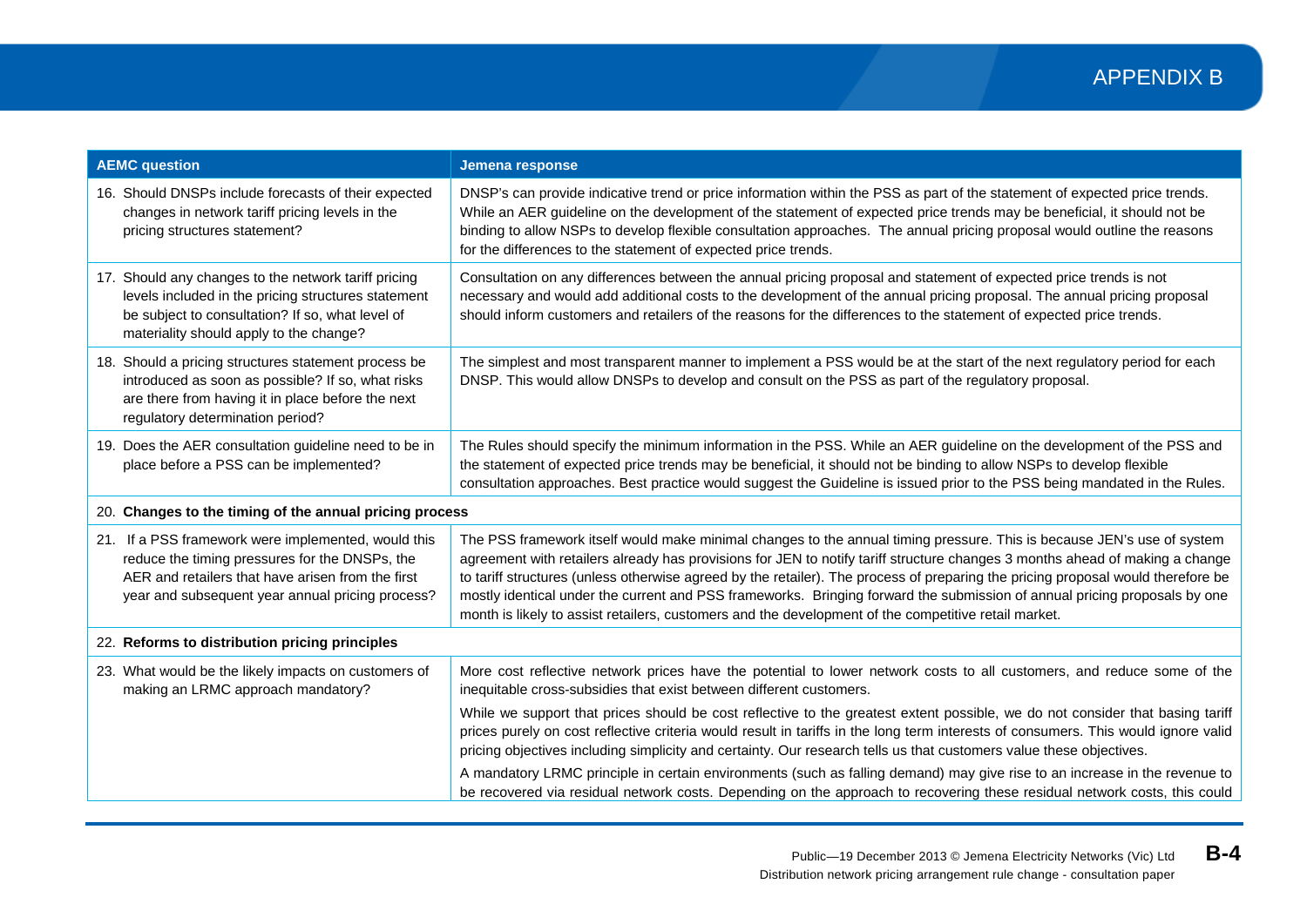| <b>AEMC question</b>                                                                                                                                            | Jemena response                                                                                                                                                                                                                                                                                                                                                                                                                                                   |
|-----------------------------------------------------------------------------------------------------------------------------------------------------------------|-------------------------------------------------------------------------------------------------------------------------------------------------------------------------------------------------------------------------------------------------------------------------------------------------------------------------------------------------------------------------------------------------------------------------------------------------------------------|
|                                                                                                                                                                 | lead to significant changes in bills for certain customers (including large increased in fixed charges). It could also lead to a<br>reduction in cost reflectivity if there postage-stamp pricing.                                                                                                                                                                                                                                                                |
| 24. What would be the impacts on DNSPs of making<br>an LRMC approach mandatory? Does it result in<br>increased compliance risk?                                 | The rule change is not clear as to how a DNSP should handle conflicting rule and or law requirements. Refer to 'on balance'<br>DNSP decisions in relation to tariff levels discussion from section 2.1 of Appendix A.                                                                                                                                                                                                                                             |
| 25. How limited will DNSPs be in basing prices at<br>LRMC if they must first comply with jurisdictional<br>instruments?                                         | The rule change is not clear as to how a DNSP should handle conflicting rule and or law requirements.                                                                                                                                                                                                                                                                                                                                                             |
| 26. Should LRMC be defined? If so, what level of detail<br>would be appropriate?                                                                                | There are a range of LRMC methodologies that can be applied in different contexts. In most cases, the appropriate approach<br>will depend on how the LRMC estimate is being used and in what context. It is not clear that any one specific methodology is<br>more likely to promote 'cost reflectivity' and the long term interests of customers.                                                                                                                |
|                                                                                                                                                                 | In considering the LRMC methodologies that could be used, the AEMC could test the appropriateness of the different<br>methodologies in the different contexts in which DNSPs operate. We encourage the AEMC to promote the practical<br>application of any cost based methodology that recognises there is a range of 'cost reflective' methodologies, each with<br>different impacts for prices as well as costs associated with development and implementation. |
|                                                                                                                                                                 | We consider it prudent to provide flexibility for a DNSP to establish which LRMC methodology is best suited and consistent<br>with the Rules, following consultation with its customers and stakeholders.                                                                                                                                                                                                                                                         |
| 27. Should one methodology apply to calculating<br>LRMC or should multiple methodologies be<br>allowed? Which is/are the most appropriate<br>methodology (ies)? | Refer Question 24.                                                                                                                                                                                                                                                                                                                                                                                                                                                |
| 28. Should the AER be required through a guideline to<br>specify the methodology or methodologies of<br>calculating and applying LRMC?                          | An AER guideline to assist DNSPs and their customers and stakeholders to consider and develop an LRMC methodology<br>may be beneficial. This 'process' guideline should not be binding given there are likely to be different considerations in<br>different operating environments.                                                                                                                                                                              |
| 29. What is the impact of coincident peak demand on<br>network costs and how are these additional costs<br>currently recovered in network tariffs?              | The Consultation Paper is not clear why this information is being sought and how it may be used.                                                                                                                                                                                                                                                                                                                                                                  |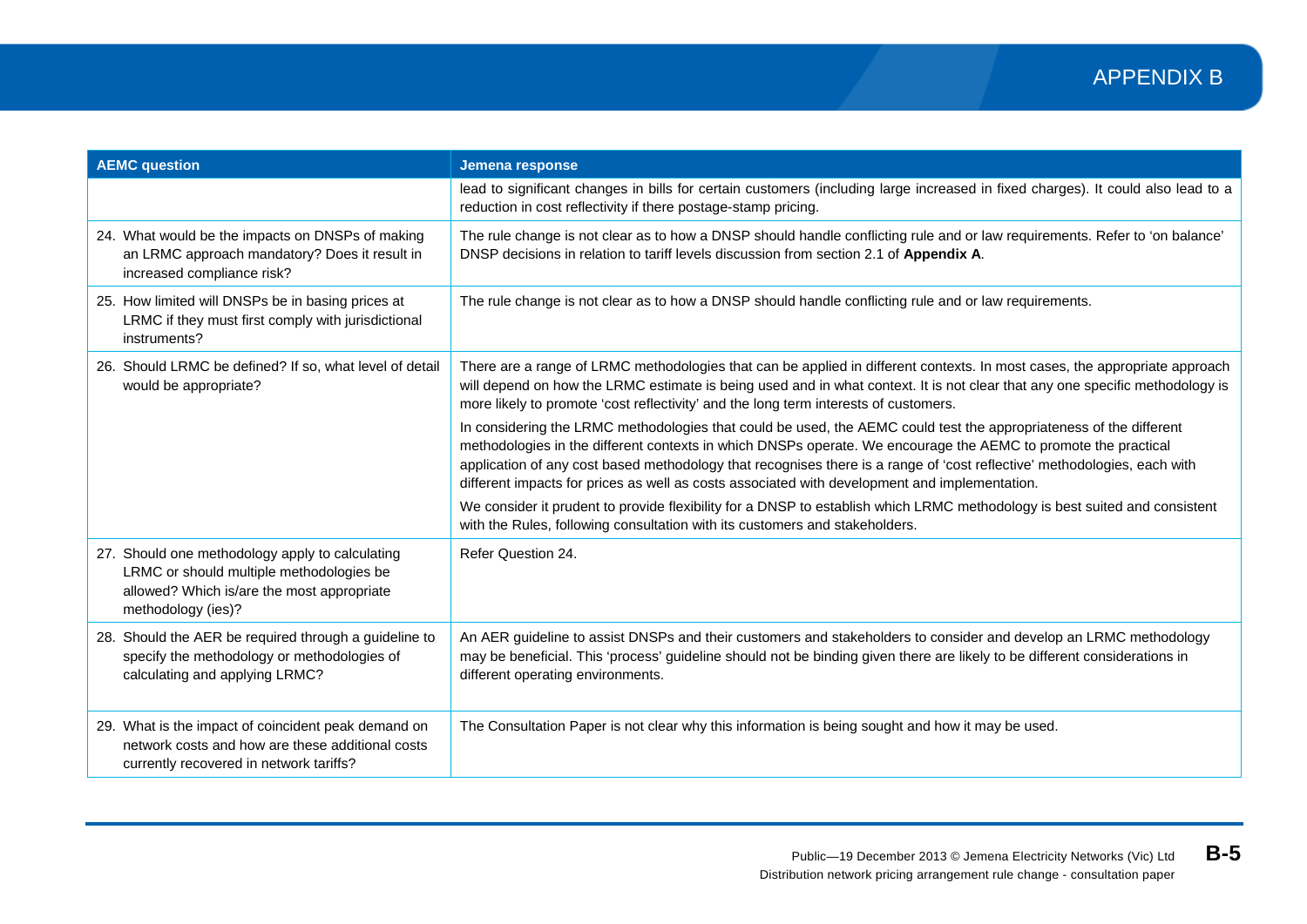| <b>AEMC</b> question                                                                                                                                                                                       | Jemena response                                                                                                                                                                                                                                                                                                                                                                                                                                                                                                                                                                                                                   |
|------------------------------------------------------------------------------------------------------------------------------------------------------------------------------------------------------------|-----------------------------------------------------------------------------------------------------------------------------------------------------------------------------------------------------------------------------------------------------------------------------------------------------------------------------------------------------------------------------------------------------------------------------------------------------------------------------------------------------------------------------------------------------------------------------------------------------------------------------------|
| 30. How should LRMC pricing reflect additional costs<br>associated with coincident peak demand and what<br>are the practical impediments to DNSPs adopting<br>tariffs that reflect coincident peak demand? | The Consultation Paper is not clear why this information is being sought and how it may be used.                                                                                                                                                                                                                                                                                                                                                                                                                                                                                                                                  |
| 31. How important are locational pricing signals for<br>distribution networks? Are locational pricing signals<br>for some types of customers more important than<br>others?                                | We currently consider the extent to which our tariffs should provide locational pricing signals. This is a balance between<br>providing efficient signals and the simplicity and predictability of prices and tariff structures. Mandating this requirement<br>would make the resultant tariff structure more complex and increase the cost of administering tariffs. It could also be<br>inconsistent with jurisdictional requirements (See Question 30). DNSP should be given the flexibility to strike a balance<br>between the various pricing principles and to engage with customers and stakeholders on their preferences. |
| 32. What are the practical impediments to DNSPs<br>adopting tariffs that reflect locational pricing<br>signals?                                                                                            | There are a range of barriers to implementing locational pricing signals including:<br>Administrative complexity, both to DNSPs to develop and consult on, and for retailers to respond to in their market offers<br>$\bullet$<br>Jurisdictional barriers to charging different prices to different customers<br>$\bullet$<br>Customer understanding and acceptance of different prices for 'the same service'                                                                                                                                                                                                                    |
| 33. Is an additional principle required to further<br>encourage network prices which are based on the<br>drivers of network costs to the maximum extent<br>possible?                                       | This could represent an alternative to mandating tariffs be based on the LRMC of providing services. However, additional<br>principles make the network price 'balancing' more challenging, including to communicate and engage with our customers<br>and stakeholders.                                                                                                                                                                                                                                                                                                                                                           |
| 34. What are the pros and cons of using a Ramsey<br>pricing approach or a postage stamp pricing<br>approach?                                                                                               | Ramsey pricing approach is preferable in terms of efficiency.<br>However, most DNSPs' current approach is a hybrid between Ramsey and postage stamping reflecting the different<br>operating environments (including jurisdictional requirements, customer understand and acceptance) and the proportion of<br>revenue to be collected via a residual cost methodology.<br>We consider it prudent to provide flexibility for a DNSP to establish which residual network cost recovery methodology is best<br>suited and consistent with the Rules, following consultation with its customers and stakeholders.                    |
| 35. Are there any other pricing approaches that should<br>be considered to recover residual network costs?                                                                                                 | Not aware of any although note that, as described in the Frontier report,                                                                                                                                                                                                                                                                                                                                                                                                                                                                                                                                                         |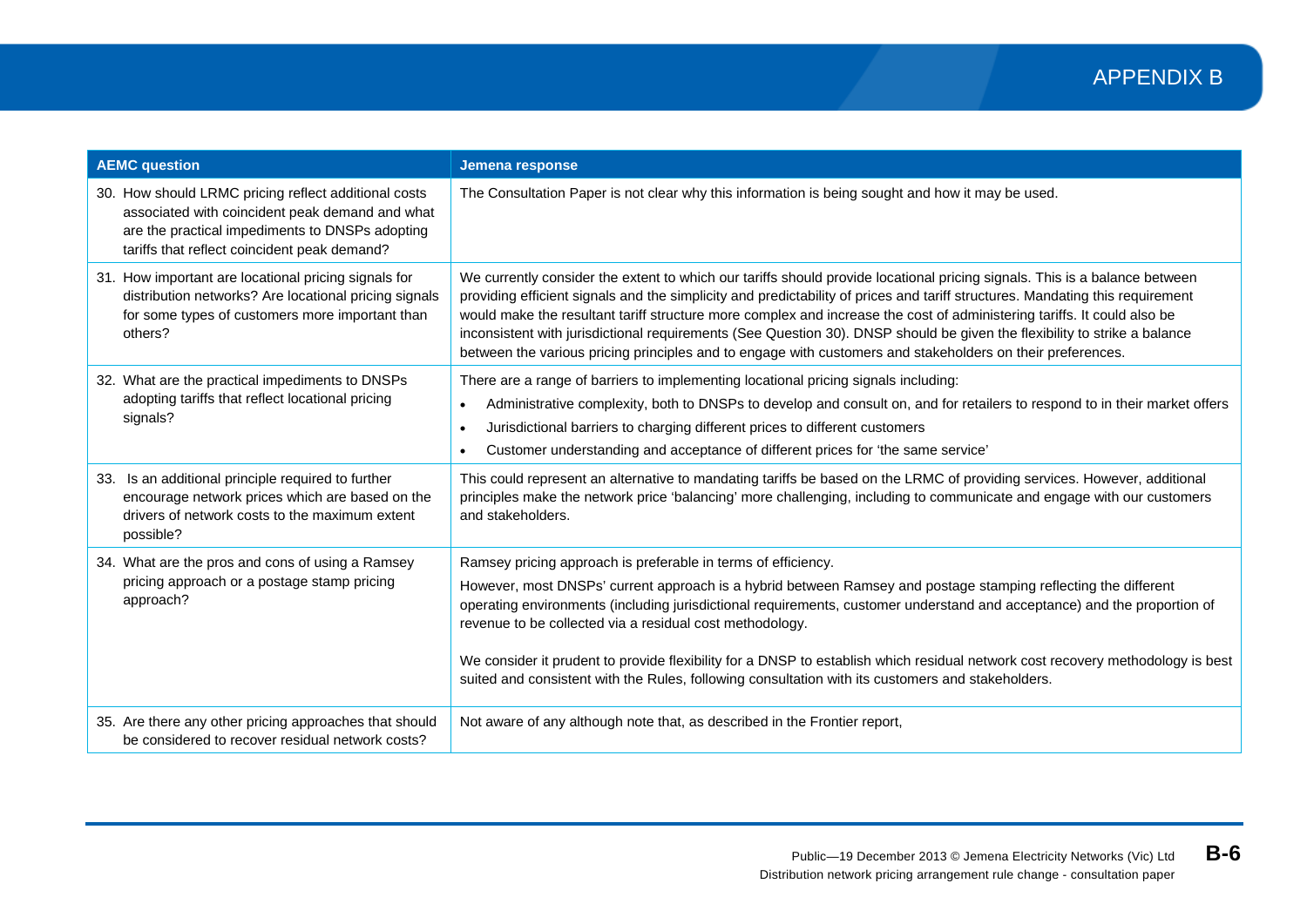| <b>AEMC question</b>                                                                                                                                                                                                                                       | Jemena response                                                                                                                                                                                                                                                                                                                                                                                                                                                                                                                                                                                                                                                                                                                                                       |
|------------------------------------------------------------------------------------------------------------------------------------------------------------------------------------------------------------------------------------------------------------|-----------------------------------------------------------------------------------------------------------------------------------------------------------------------------------------------------------------------------------------------------------------------------------------------------------------------------------------------------------------------------------------------------------------------------------------------------------------------------------------------------------------------------------------------------------------------------------------------------------------------------------------------------------------------------------------------------------------------------------------------------------------------|
| 36. Should an approach or approaches be specified in<br>the NER or an AER guideline?                                                                                                                                                                       | Given that in practice, most DNSPs' current approach is a hybrid between Ramsey and postage stamping it is not clear<br>mandating a specific approach will necessarily promote the pricing principles and the long term interests of customers.<br>Absent a detailed assessment of the appropriateness of the different methodologies in the different contexts in which DNSPs<br>operate, the NER should retain flexibility for the DNSP to apply the most appropriate approach that suits its customer and<br>stakeholder needs.                                                                                                                                                                                                                                    |
| 37. What jurisdictional instruments or requirements<br>could limit the ability of a DNSP to comply with any<br>requirement to base tariffs on LRMC (including<br>where that LRMC may vary with customer location<br>or with different local peak demands)? | The Victorian Government AMI tariff order has the following impacts on residential customer tariffs:<br>any tariff to be introduced from 1 Jan 2013, which is not a flat tariff, is considered a flexible tariff<br>$\bullet$<br>customers tariff reassignment from and to a flexible tariff is voluntary - in particular the distributor cannot assign the<br>$\bullet$<br>customer to a flexible tariff, be it cost reflective or not<br>the distributor must retain a flat tariff and the common form flexible tariff structure<br>$\bullet$<br>even though the existing Order in Council specifies that customers can revert to their previous tariff until the end of the<br>transitional period, i.e. March 15, the Government can extend this to a later date. |
| 38. What are the potentials impacts of a NER<br>requirement for DNSPs to comply with jurisdictional<br>instruments?                                                                                                                                        | The rule change is not clear on how a DNSP should handle conflicting rule and or law requirements, particularly around<br>LRMC based tariffs, jurisdictional requirements and customer impacts.                                                                                                                                                                                                                                                                                                                                                                                                                                                                                                                                                                       |
| 39. Should a requirement for DNSPs to take into<br>account the impact of tariffs on consumers be<br>included in the pricing principles?                                                                                                                    | This is DNSP's current practice.                                                                                                                                                                                                                                                                                                                                                                                                                                                                                                                                                                                                                                                                                                                                      |
| 40. If a requirement is included, does the proposed<br>principle provide enough guidance on how it is to<br>be complied with, or would an AER guideline be<br>useful?                                                                                      | JEN describes how it takes into account customer impacts in its pricing proposals. With increased levels of engagement,<br>these are likely to become more finely tuned.<br>While an AER guideline on the development of the Pricing Structures Statement (PSS) and the Statement of expected price<br>trends may be beneficial, it should not be binding to allow NSPs to develop flexible consultation approaches. Best practice<br>would suggest the Guideline is issued prior to the PSS being mandated in the Rules.                                                                                                                                                                                                                                             |
| 41. If a requirement is included, does the proposed<br>principle conflict with other principles within the<br>NER?                                                                                                                                         | The rule change is not clear on how a DNSP should handle conflicting rule and or law requirements, particularly around<br>LRMC based tariffs, jurisdictional requirements and customer impacts.                                                                                                                                                                                                                                                                                                                                                                                                                                                                                                                                                                       |